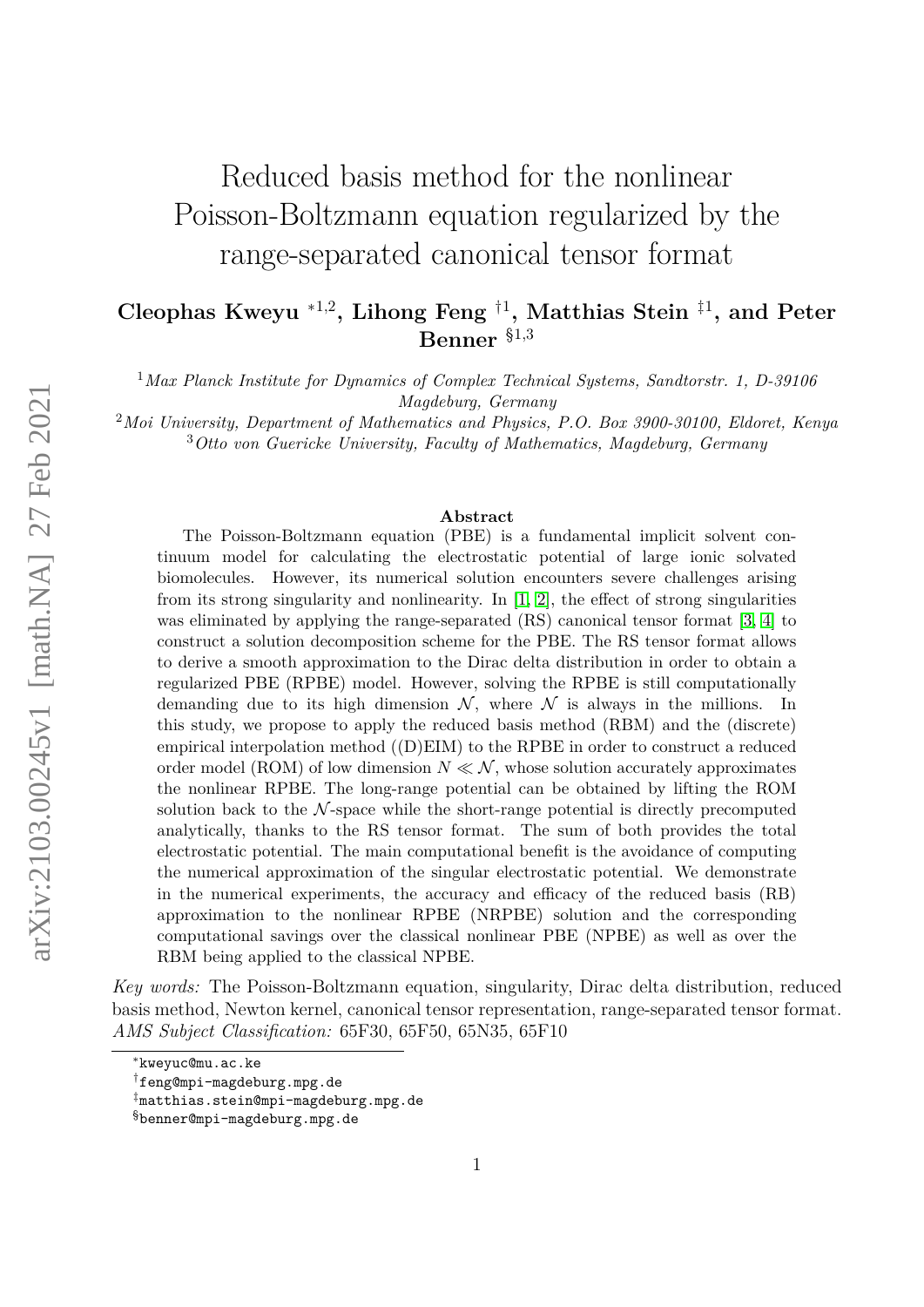# **1 Introduction**

The Poisson-Boltzmann equation (PBE) is a second order nonlinear elliptic partial differential equation (PDE) which is ubiquitous in the modeling of biochemical processes [\[5,](#page-21-4) [6,](#page-21-5) [7,](#page-21-6) [8\]](#page-21-7). It is used to calculate the electrostatic potential throughout the biomolecular system consisting of the biomolecule and the surrounding ionic or salt solution. More information about the significance of the electrostatic interactions and the related PBE post-processing, for instance, the electrostatic forces and energies, can be found in [\[9,](#page-21-8) [10,](#page-21-9) [11\]](#page-21-10). Figure [1.1](#page-1-0) illustrates the two dimensional (2D) view of the biomolecular system consisting of a low dielectric molecular region  $(\Omega_m)$  encapsulated by an ionic solution of high dielectric in  $\Omega_s$ .

The analytical solution to the PBE for biomolecules with complex geometries, strong nonlinearities, and highly singular charge density distributions is not available [\[12,](#page-21-11) [13\]](#page-21-12). To this end, numerical methods, for example, the finite difference method (FDM) [\[14,](#page-21-13) [15\]](#page-21-14), the finite element method (FEM)  $|14, 16|$ , the boundary element method (BEM)  $|17, 18|$ , are widely used to solve the PBE. Interested readers are referred to [\[8\]](#page-21-7) for a thorough review of the aforementioned techniques for solving the PBE. However, the numerical solution to the PBE faces various challenges. The most severe are: the strong singularities, caused by the Dirac delta distribution sources; the strong nonlinearity, caused by the exponential nonlinear terms; the unbounded domain, due to the slow polynomial decay in the form of  $1/||\bar{x}||$  as  $\|\bar{x}\| \to \infty$ ; and imposing the correct jump or interface conditions to the rather irregular molecular domain,  $\Gamma$  [\[19,](#page-22-3) [20,](#page-22-4) [21\]](#page-22-5).

In [\[1,](#page-21-0) [2\]](#page-21-1), the strong singularities are circumvented by using the range-separated (RS) canonical tensor format, which was introduced and analyzed in [\[3\]](#page-21-2). Consequently, a nonlinear regularized PBE (NRPBE) model is determined, which only solves for smooth long-range electrostatic potential. The jump conditions are annihilated due to the accurate splitting of the long- and short-range components of the total electrostatic potential using the RS tensor format. Nevertheless, the computational cost of solving the regularized nonlinear PBE is still high due to its high dimension  $\mathcal{N} \approx \mathcal{O}(10^6)$ . In this work, we apply the reduced basis method (RBM), in order to construct an accurate reduced order model (ROM) of much lower dimension, i.e., of  $\mathcal{O}(10)$  for the NRPBE. The simulations for varying parameter values, in this case, the varying ionic strength, can be computed much faster by using the parametrized

<span id="page-1-0"></span>

**Figure 1.1:** 2D representation of a biomolecular system.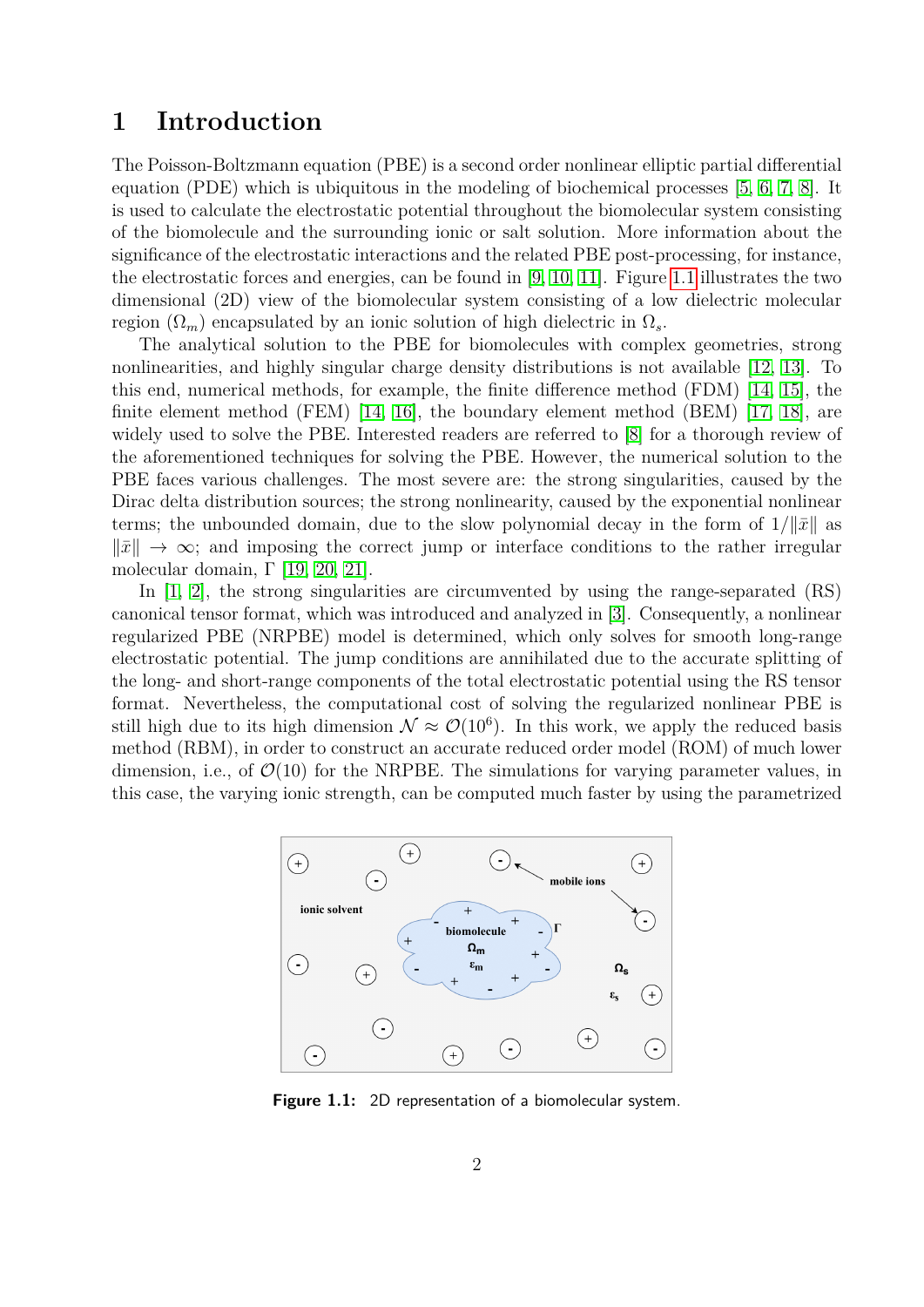ROM and hence the Brownian dynamics simulations can be significantly accelerated.

The RBM can also be directly applied to the classical NPBE without any regularization. We demonstrate that applying the RBM to the NRPBE gives rise to more robust and efficient solution to the problem as compared to applying the RBM to the classical NPBE.

It is worth noting that the RBM has been applied to a simplified variant of the classical nonlinear PBE in [\[22\]](#page-22-6) in 1 and 2 dimensions wherein smooth exponential functions were used as the source terms. In this work, we apply the RBM to the 3-dimensional NRPBE for biomolecular simulation of large (complex) solvated biomolecules, for example, a protein in an ionic solutions, whose electrostatic potential  $u(\bar{x})$  is characterized by the slow polynomial decay in  $1/||\bar{x}||$ , i.e.,  $u(\infty) = 0$ , hence large domains have to be considered for accurate approximation of boundary conditions, resulting in high dimension of  $\mathcal{O}(10^6)$  for the discretized system [\[2\]](#page-21-1). Furthermore, we consider Dirichlet boundary conditions which are nonaffine in parameter, thereby requiring the application of (D)EIM in order to reduce the complexity of the boundary conditions, and in turn, to further reduce the ROM complexity [\[23,](#page-22-7) [24,](#page-22-8) [25\]](#page-22-9).

The main contributions of this paper include: we have applied a more efficient numerical method for solving the NRPBE, which is based on first linearization via the Taylor series truncation of the nonlinear term, followed by discretization. This approach avoids the computation of the Jacobian of a huge matrix and also converges much faster than the standard Newton iteration; we have successfully applied the RBM and (D)EIM in order to reduce the dimension and complexity of the NRPBE; numerical comparison of RBM applied to the NRPBE and the classical NPBE shows that the former is more efficient and accurate.

The remainder of the paper is structured as follows. Section [3](#page-3-0) briefly reviews the approach of regularizing the PBE model by the RS canonical tensor format as proposed in [\[1,](#page-21-0) [2\]](#page-21-1). In Section [4.2,](#page-9-0) the RBM framework and its application to both the regularized PBE (RPBE) and the classical PBE is introduced. Finally, Section [5](#page-15-0) presents the numerical experiments to illustrate the computational advantages of the RBM for the RPBE over the classical PBE. Comparisons with the solutions obtained by the standard FDM-based PBE solvers for the classical PBE are also presented.

## **2 Mathematical model of the PBE**

The nonlinear PBE for a symmetric 1:1 salt is given by

<span id="page-2-0"></span>
$$
-\nabla \cdot (\epsilon(\bar{x}) \nabla u(\bar{x})) + \bar{\kappa}^2(\bar{x}) \sinh(u(\bar{x})) = \sum_{i=1}^{N_m} q_i \delta(\bar{x} - \bar{x}_i), \quad \Omega \in \mathbb{R}^3,
$$
 (2.1)

subject to

<span id="page-2-1"></span>
$$
u(\bar{x}) = \frac{1}{4\pi} \sum_{i=1}^{N_m} \frac{q_i e^{-\kappa(d-a_i)}}{\epsilon_s (1 + \kappa a_i) d}
$$
 on the boundary  $\partial \Omega$ ,  $d = ||\bar{x} - \bar{x}_i||$ ,  $\bar{x} = (x, y, z)$ , (2.2)

where  $q_i = 4\pi e_c^2 z_i / \kappa_B T$ ,  $z_i$  is the partial charge of each atom,  $u(\bar{x})$  represents the dimensionless potential,  $\kappa_B T$ ,  $\kappa_B$ , *T*, and  $e_c$  are the thermal energy, the Boltzmann constant, the absolute temperature, and the electron charge, respectively. The Debye-Hückel screening parameter,  $\kappa^2 = 8\pi N_A e_c^2 I/1000 \epsilon_s \kappa_B T$ , describes ion concentration and accessibility,  $\epsilon_s$  is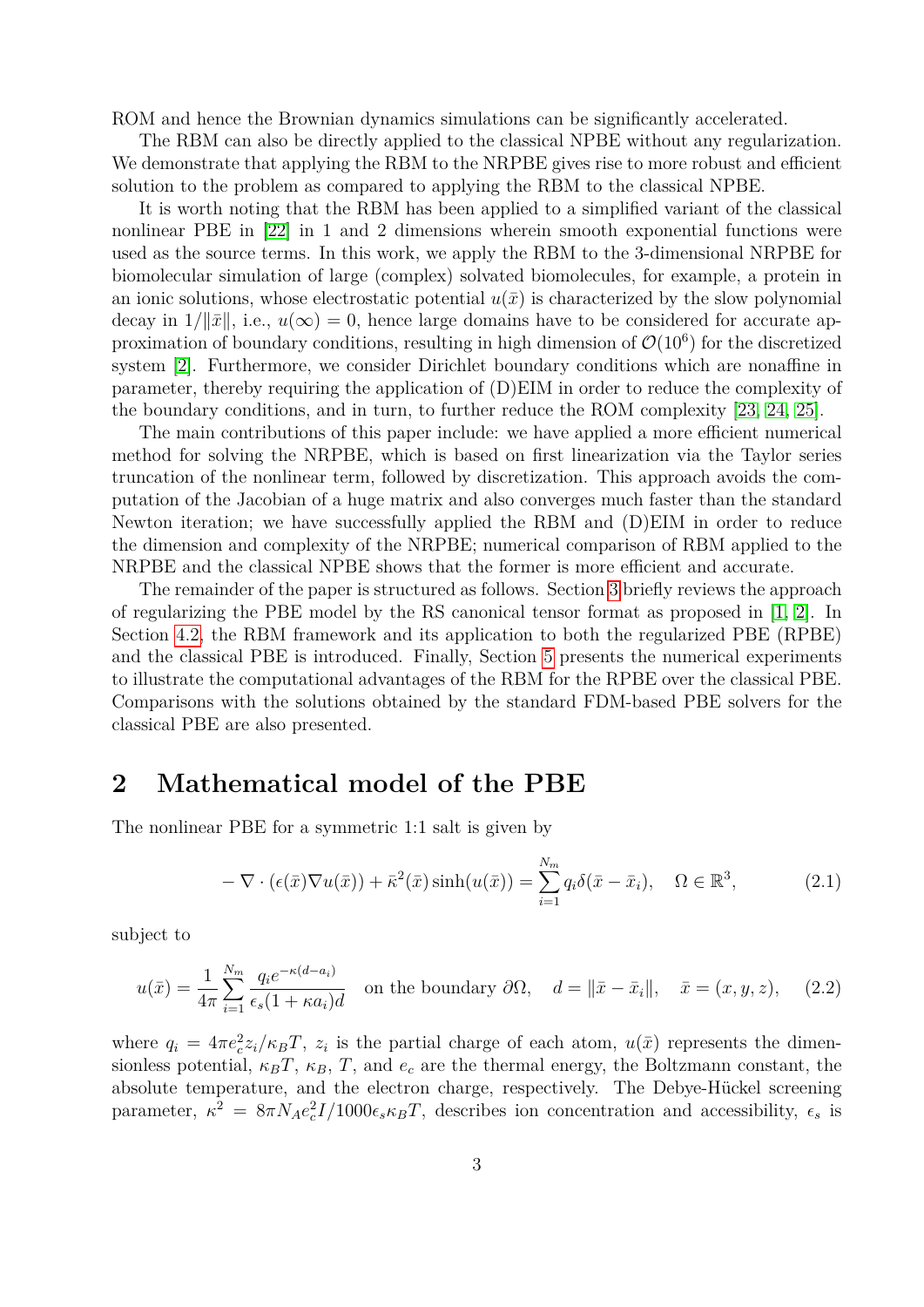the solvent dielectric coefficient,  $a_i$  is the atomic radius, and  $N_m$  is the sum of the partial charges in the biomolecule. The sum of Dirac delta distributions represent the highly singular molecular charge density.

The dielectric coefficient  $\epsilon(\bar{x})$  and kappa function are piecewise constant functions given by

<span id="page-3-3"></span>
$$
\epsilon(\bar{x}) = \begin{cases} \epsilon_m = 2 & \text{if } \bar{x} \in \Omega_m \\ \epsilon_s = 78.54 & \text{if } \bar{x} \in \Omega_s \end{cases}, \qquad \bar{\kappa}(\bar{x}) = \begin{cases} 0 & \text{if } \bar{x} \in \Omega_m \\ \sqrt{\epsilon_s} \kappa & \text{if } \bar{x} \in \Omega_s \end{cases}, \tag{2.3}
$$

where  $\Omega_m$  and  $\Omega_s$  are the regions occupied by the protein molecule and by the ionic solution, respectively, as shown in Figure [1.1.](#page-1-0) See [\[26,](#page-22-10) [12,](#page-21-11) [27\]](#page-22-11) for discussions regarding the PBE theory and the importance of [\(2.1\)](#page-2-0) in biomolecular modeling.

The PBE in [\(2.1\)](#page-2-0) can be linearized for small electrostatic potentials by retaining the first term of the Taylor series expansion of the nonlinear function  $sinh(u(\bar{x}))$  [\[28\]](#page-22-12). The LPBE is thus given by

$$
-\nabla \cdot (\epsilon(\bar{x}) \nabla u(\bar{x})) + \bar{\kappa}^2(\bar{x}) u(\bar{x}) = \sum_{i=1}^{N_m} q_i \delta(\bar{x} - \bar{x}_i).
$$
 (2.4)

The LPBE is much easier to solve and very accurate for lowly charged biomolecules, for example, proteins. However, for highly charged biomolecules, such as nucleic acids, it is not as accurate as the nonlinear variant due to the magnitude of the electric field at the interface between the solute and the solvent,  $\Gamma$  [\[29,](#page-22-13) [9\]](#page-21-8).

# <span id="page-3-0"></span>**3 Regularization of the PBE by the RS tensor format**

The numerical approximation of the PBE is hindered by the highly singular sources described by a sum of Dirac delta distributions. This is because, for every singular charge  $z_i$  in  $(2.1)$ , there corresponds degenerate behaviour in the electrostatic potential  $u(\bar{x}_i)$  at each atomic position  $\bar{x}_i$  in  $\Omega_m$ . To circumvent this drawback, various researchers have developed solution decomposition approaches for the PBE [\[19,](#page-22-3) [21,](#page-22-5) [20,](#page-22-4) [30\]](#page-22-14). A common feature of these approaches is that they circumvent the building of numerical approximations corresponding to the Dirac delta distributions by solving a regularized PBE model for the smooth long-range electrostatic potential. This is enhanced by the fact that analytical expansions by the Newton kernel are possible in the solute sub-region  $\Omega_m$ .

In principle, the solution decomposition techniques for the PBE involve coupling of two equations for the electrostatic potential in the solute and solvent regions, through the interface,  $\Gamma$  [\[20,](#page-22-4) [30\]](#page-22-14). Due to the absence of ions within the molecular region  $\Omega_m$ , it is modeled by the Poisson equation,

<span id="page-3-1"></span>
$$
-\nabla \cdot (\epsilon_m \nabla u) = \sum_{i=1}^{N_m} q_i \delta(\bar{x} - \bar{x}_i) \quad \text{in } \Omega_m.
$$
 (3.1)

On the other hand, no atoms are present in the solvent region  $\Omega_s$ , hence the charge density is purely modeled by the Boltzmann distribution, leading to

<span id="page-3-2"></span>
$$
-\nabla \cdot (\epsilon_s \nabla u) + \bar{\kappa}^2 \sinh(u) = 0 \quad \text{in } \Omega_s. \tag{3.2}
$$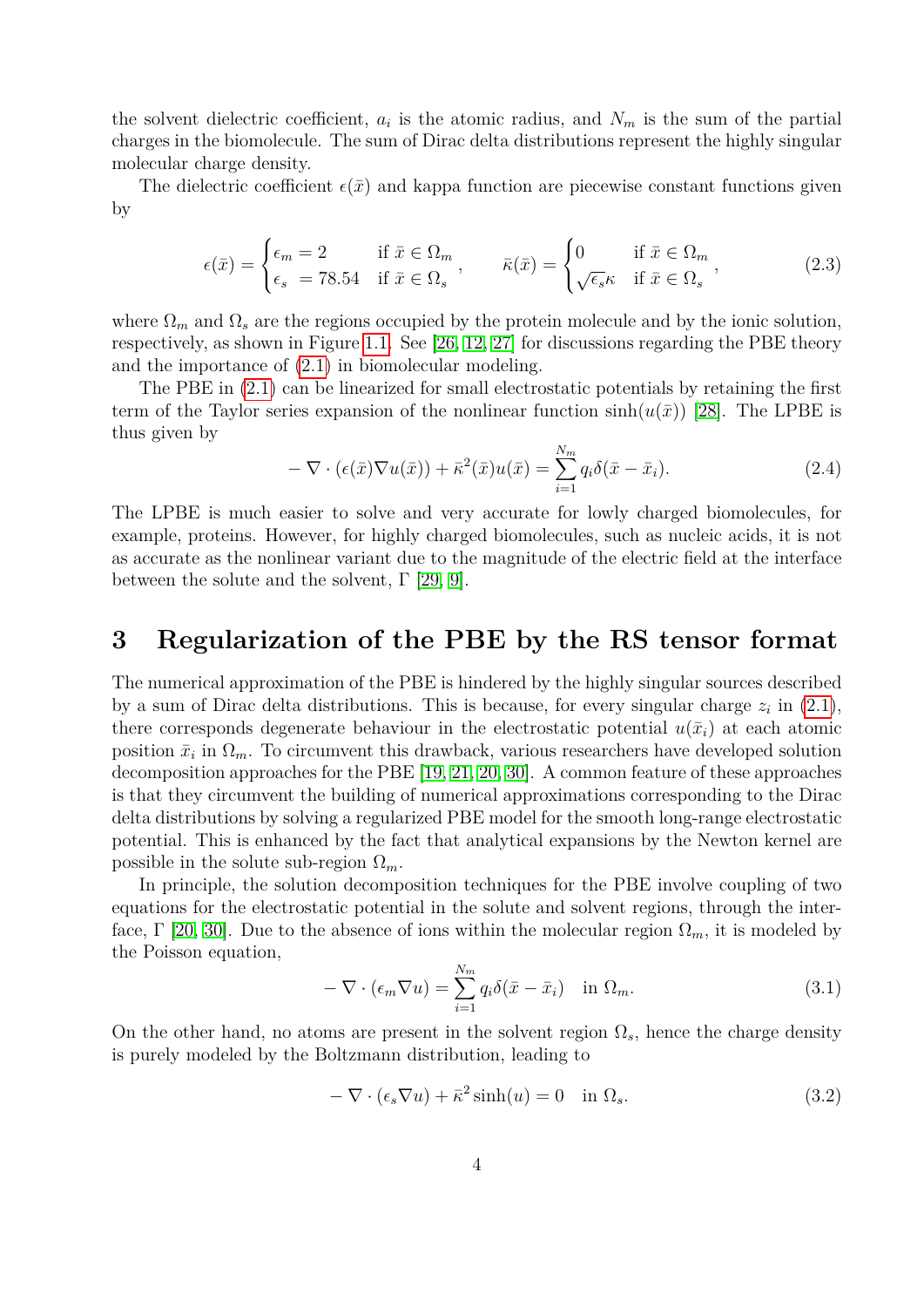Therefore, the two equations [\(3.1\)](#page-3-1) and [\(3.2\)](#page-3-2) are coupled together via the jump (interface) boundary conditions

$$
[u]_{\Gamma} = 0
$$
, and  $\left[\epsilon \frac{\partial u}{\partial n_{\Gamma}}\right]_{\Gamma} = 0$ , (3.3)

where  $\Gamma := \partial \Omega_m = \partial \Omega_s \cap \Omega_m$  and  $[f]_{\Gamma} = \lim_{t \to 0} (f(\bar{x} + tn_{\Gamma}) - f(\bar{x} - tn_{\Gamma}))$ . Here, we denote  $n_{\Gamma}$ as the unit outward normal direction of the interface Γ.

In  $[1, 2]$  $[1, 2]$ , the authors employ the RS canonical tensor format, developed and analyzed in [\[3\]](#page-21-2), to construct the solution decomposition of the PBE. This is realized by approximating the singular sources with a smooth function derived from the long-range component of the Newton potential sum. The resultant regularized PBE solves for the long-range electrostatic potential, which is then added to the short-range component that is precomputed from the RS tensor splitting of the Newton kernel. The regularized PBE (RPBE) model has demonstrated to be much more accurate than the classical PBE model in [\[1,](#page-21-0) [2\]](#page-21-1). We highlight the core ingredients for obtaining the RPBE in Section [3.1.](#page-4-0)

#### <span id="page-4-0"></span>**3.1 Canonical tensor representation of the Newton kernel**

**Definition 3.1** *The* Newton potential *of an integrable function (or a Radon measure) f with compact support in* R 3 *is defined as the convolution*

<span id="page-4-3"></span>
$$
u(\bar{x}) = \Gamma_N * f(\bar{x}) = \int_{\mathbb{R}^3} \Gamma_N(\bar{x} - \bar{y}) f(\bar{y}) dy,
$$
\n(3.4)

*where the Newton kernel*  $\Gamma_N = 1/||\bar{x}||$ , has a mathematical singularity at the origin, and  $\bar{y} \in \mathbb{R}^3$  [\[31\]](#page-22-15)*.* The Newton potential  $\bar{u}(\bar{x})$  satisfies the Poisson equation

$$
-\Delta u = f,\tag{3.5}
$$

where  $f$  in this case is the source term of the system as defined in  $(3.7)$ .

*Nm*

Consider the single particle Newton potential (or the Newton kernel)  $1/||\bar{x}||$ ,  $\bar{x} \in \mathbb{R}^3$ , which is a fundamental solution to the Poisson equation. It is well known that determining a weighted sum of interaction potentials (or Newton kernels),  $P_N(\bar{x})$  in a large  $N_m$ -particle system, with the particle locations at  $\bar{x}_i \in \mathbb{R}^3$ ,  $i = 1, ..., N_m$ , i.e.,

<span id="page-4-2"></span>
$$
P_N(\bar{x}) = \sum_{i=1}^{N_m} \frac{q_i}{\epsilon_m \|\bar{x} - \bar{x}_i\|}, \quad \bar{x}_i, \bar{x} \in \Omega = [-b, b]^3,
$$
\n(3.6)

is quite computationally demanding. The Newton kernel exhibits a slow polynomial decay in  $1/||\bar{x}||$  as  $||\bar{x}|| \to \infty$ . Obviously, it has a singularity at  $\bar{x} = (0,0,0)$ , making its accurate grid representation difficult. The RS tensor format [\[3\]](#page-21-2) can be exploited to construct an efficient grid-based technique for the calculation of  $P_N(\bar{x})$  in multiparticle systems.

<span id="page-4-4"></span>**Remark 1** *Notice that the Newton potential*  $P_N(\bar{x})$  *in [\(3.6\)](#page-4-2) is a special case of [\(3.4\)](#page-4-3) for a non-compact function*

<span id="page-4-1"></span>
$$
f(x) = \frac{1}{\epsilon_m} \sum_{i=1}^{N_m} q_i \delta(\bar{x} - \bar{x}_i).
$$
 (3.7)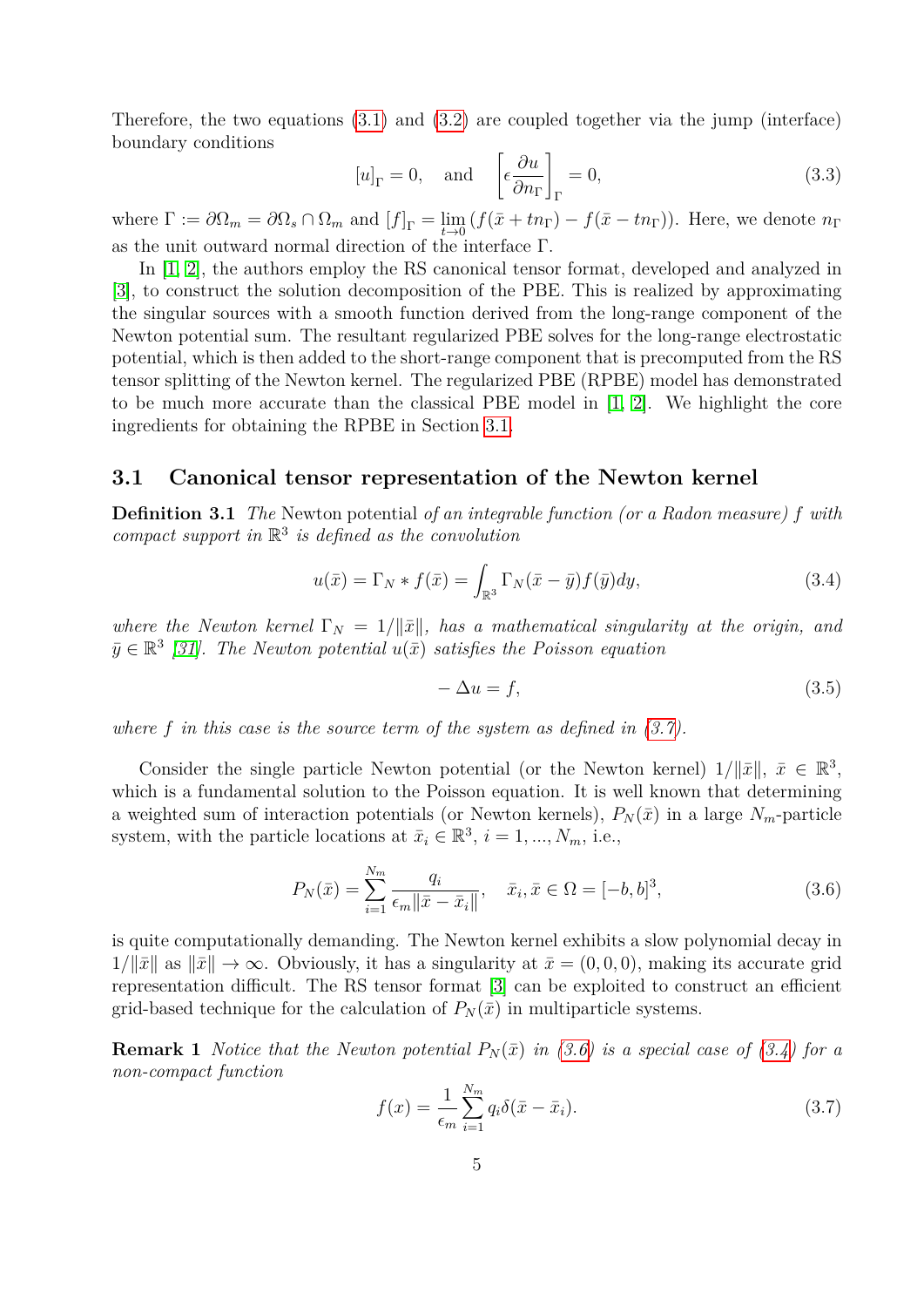To obtain the canonical tensor representation of the Newton kernel, we follow the proce-dure in [\[3\]](#page-21-2), whereby we first consider the computational domain  $\Omega = [-b, b]^3$ , and introduce the uniform  $(n^{\otimes 3})$ <sup>[1](#page-5-0)</sup> rectangular Cartesian grid  $\Omega_n$  with mesh size  $h = 2b/n$  (*n* even). Let  $\{\psi_i\}$  be a set of tensor-product piecewise constant basis functions,  $\psi_i(\bar{x}) = \prod_{\ell=1}^3 \psi_{i_\ell}^{(\ell)}$  $y_{i_{\ell}}^{(\ell)}(\bar{x}_{\ell}),$  for the 3-tuple index  $i = (i_1, i_2, i_3), i_\ell \in I_\ell = \{1, ..., n\}, \ell = 1, 2, 3$ . The goal is to discretize the Newton kernel by its projection onto  $\{\psi_i\}$  as follows

<span id="page-5-2"></span>
$$
\mathbf{P} := [p_i] \equiv [p(i_1, i_2, i_3)] \in \mathbb{R}^{n^{\otimes 3}}, \quad p_i = \int_{\mathbb{R}^3} \frac{\psi_i(\bar{x})}{\|\bar{x}\|} d\bar{x}, \tag{3.8}
$$

where  $p_i$  is obtained from the vectors of the canonical tensor representation of the Newton kernel.

Next, determine the Laplace-Gauss transform representation of  $1/||\bar{x}||$ , and then apply the exponentially convergent sinc-quadrature approximation to obtain the separable expansion

<span id="page-5-1"></span>
$$
\frac{1}{\|\bar{x}\|} = \frac{2}{\sqrt{\pi}} \int_{\mathbb{R}^+} e^{-t^2 \|\bar{x}\|^2} dt \approx \sum_{k=-M}^{M} a_k e^{-t_k^2 \|\bar{x}\|^2} = \sum_{k=-M}^{M} a_k \prod_{\ell=1}^3 e^{-t_k^2 \bar{x}_\ell^2},
$$
(3.9)

where the quadrature points and weights in  $(3.9)$  are given by

$$
t_k = k\mathfrak{h}_M, \quad a_k = 2\mathfrak{h}_M/\sqrt{\pi}, \quad \text{with } \mathfrak{h}_M = C_0 \log(M)/M, \quad C_0 \approx 3. \tag{3.10}
$$

The mode three tensor **P**, can be approximated by the *R*-term  $(R = 2M + 1)$  canonical tensor representation

$$
\mathbf{P} \approx \mathbf{P}_R = \sum_{k=-M}^{M} \mathbf{p}_k^{(1)} \otimes \mathbf{p}_k^{(2)} \otimes \mathbf{p}_k^{(3)} \in \mathbb{R}^{n^{\otimes 3}},\tag{3.11}
$$

where  $\mathbf{p}_{k}^{(\ell)} \in \mathbb{R}^{n}$  are obtained by substituting [\(3.9\)](#page-5-1) into [\(3.8\)](#page-5-2) and "  $\otimes$  " <sup>[2](#page-5-3)</sup> denotes the outer (or tensor) product of vectors. For more details, see [\[3,](#page-21-2) [2\]](#page-21-1). Upon splitting the reference canonical tensor representation  $P_R$  by the procedure presented in [\[3\]](#page-21-2), we obtain the following decomposition

$$
\mathbf{P}_R = \mathbf{P}_{R_s} + \mathbf{P}_{R_l},
$$

where

<span id="page-5-4"></span>
$$
\mathbf{P}_{R_s} = \sum_{k \in \mathcal{K}_s} \mathbf{p}_k^{(1)} \otimes \mathbf{p}_k^{(2)} \otimes \mathbf{p}_k^{(3)}, \quad \mathbf{P}_{R_l} = \sum_{k \in \mathcal{K}_l} \mathbf{p}_k^{(1)} \otimes \mathbf{p}_k^{(2)} \otimes \mathbf{p}_k^{(3)}.
$$
 (3.12)

Here,  $\mathcal{K}_l := \{k | k = 0, 1, \ldots, R_l\}$  and  $\mathcal{K}_s := \{k | k = R_l + 1, \ldots, M\}$  are the sets of indices for the long- and short-range canonical vectors. The cross-sectional view of the respective localized and global vector components of the Newton potential in [\(3.12\)](#page-5-4) on the *x*-axis is illustrated in Figure [3.1.](#page-6-0)

The aforementioned results are only valid for a single particle potential (or the Newton kernel,  $1/||\bar{x}||$ . In the case of a potential sum generated by a multiparticle system, for example, in [\(3.6\)](#page-4-2), the two components in [\(3.12\)](#page-5-4) are treated independently due to their

<span id="page-5-3"></span><span id="page-5-0"></span> $1n^{\otimes 3} = n \times n \times n$  is a tensor representation of the 3D Cartesian grid.

<sup>&</sup>lt;sup>2</sup>The outer product of two vectors, i.e.,  $x \otimes y = xy^T$  is a rank-one matrix, that of three vectors, i.e.,  $x \otimes y \otimes z$  is a rank-one tensor, and so forth.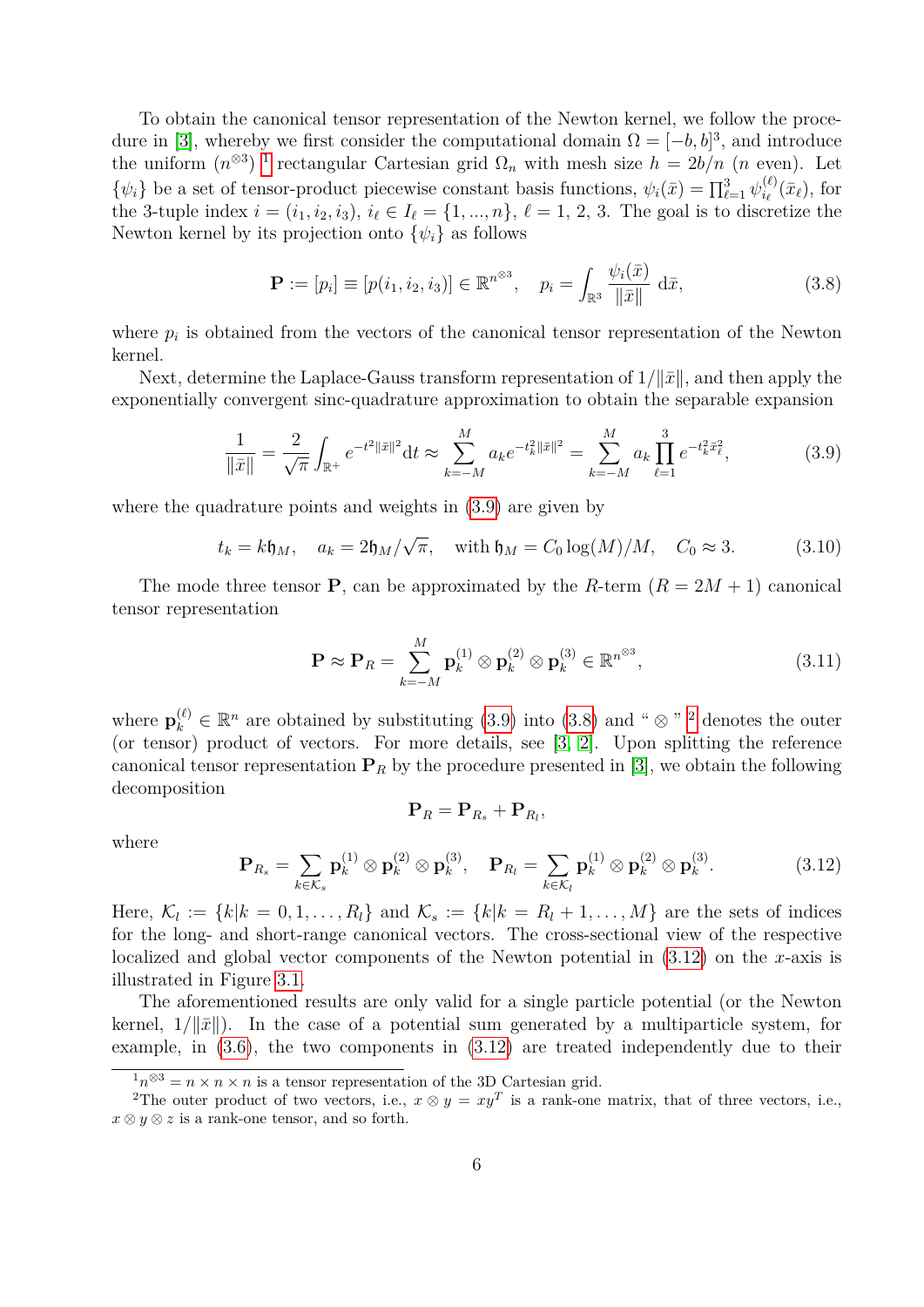<span id="page-6-0"></span>

**Figure 3.1:** Canonical vectors for  $n = 1024$ ,  $R = 20$ , and  $R_l = 12$ .

differences as far as their effective supports are concerned [\[3\]](#page-21-2). The following is an overview of the RS canonical tensor representation of  $P_N(\bar{x})$  in [\(3.6\)](#page-4-2).

We first consider the tensor representation of only the long-range component  $P_{R_l} \in \mathbb{R}^{n^{\otimes 3}}$ which can be constructed by a direct sum of shift-and-windowing transforms,  $W_i$ , of the reference tensor  $\tilde{\mathbf{P}}_{R_l} \in \mathbb{R}^{2n \times 2n \times 2n}$  from a large  $(2n)^{\otimes 3}$  domain onto the original  $n^{\otimes 3}$  domain. See [\[32,](#page-22-16) [3\]](#page-21-2) for detailed information.

<span id="page-6-1"></span>
$$
\mathbf{P}_{l} = \sum_{i=1}^{N_{m}} z_{i} \mathcal{W}_{i}(\widetilde{\mathbf{P}}_{R_{l}}) = \sum_{i=1}^{N_{m}} z_{i} \mathcal{W}_{i}(\sum_{k \in \mathcal{K}_{l}} \widetilde{\mathbf{p}}_{k}^{(1)} \otimes \widetilde{\mathbf{p}}_{k}^{(2)} \otimes \widetilde{\mathbf{p}}_{k}^{(3)}).
$$
(3.13)

**Remark 2** *Note that*  $P_l$  *comprises of a collection of*  $P_{R_l}$  *at each atomic postion in the entire protein, which have been shifted and windowed by the transform* W*<sup>i</sup> of the reference tensor*  $\widetilde{\mathbf{P}}_{R_l} \in \mathbb{R}^{2n \times 2n \times 2n}$ . Clearly,  $\widetilde{\mathbf{P}}_{R_l}$  consists of  $\mathbf{P}_{R_l}$  in a  $(2n)^{\otimes 3}$  *domain.* 

The reference tensor  $\tilde{\mathbf{P}}_{R_l}$  is mapped onto its sub-tensor of smaller size  $n^{\otimes 3}$ , by first shifting the center of  $P_{R_l}$  to the grid-point  $x_i$ , and then windowing (restricting) the result onto the computational grid  $\Omega_n$ . The particle charges are denoted by  $z_i$ . The canonical rank of the tensor sum  $P_l$ , of rank  $RN_m$ , was proven in [\[3\]](#page-21-2) to depend only logarithmically on the number of particles *N<sup>m</sup>* involved in the summation.

**Remark 3** It is worth noting that for large biomolecules, the rank  $RN_m$  and the  $n^{\otimes 3}$  Carte*sian grid can be very large due to large*  $N_m$ . In such cases, the canonical-to-Tucker (C2T) *and the Tucker-to-canonical (T2C) transforms can be applied in order to obtain a low rank canonical tensor representation which accurately approximates the original tensor. The C2T transform employs the reduced higher order singular value decomposition (RHOSVD) to accomplish the rank reduction process [\[33\]](#page-22-17).*

On the other hand, the short-range part of the total electrostatic potential is represented by a single small size tensor  $P_s \in \mathbb{R}^{n \otimes 3}$ , known as the cumulated canonical tensors (CCT) [\[3\]](#page-21-2). The CCT comprises of localized subtensors whose effective supports are nonintersecting

<span id="page-6-2"></span>
$$
\mathbf{P}_s = \sum_{i=1}^{N_m} z_i \mathbf{U}_i, \qquad \mathbf{U}_i \in \mathbb{R}^{n_s^{\otimes 3}}, \quad n_s \ll n,
$$
\n(3.14)

where diam(supp $\mathbf{U}_i$ )  $\leq 2\sigma_i$ . Here,  $\sigma_i$  is the atomic radius of each atom in the biomolecule.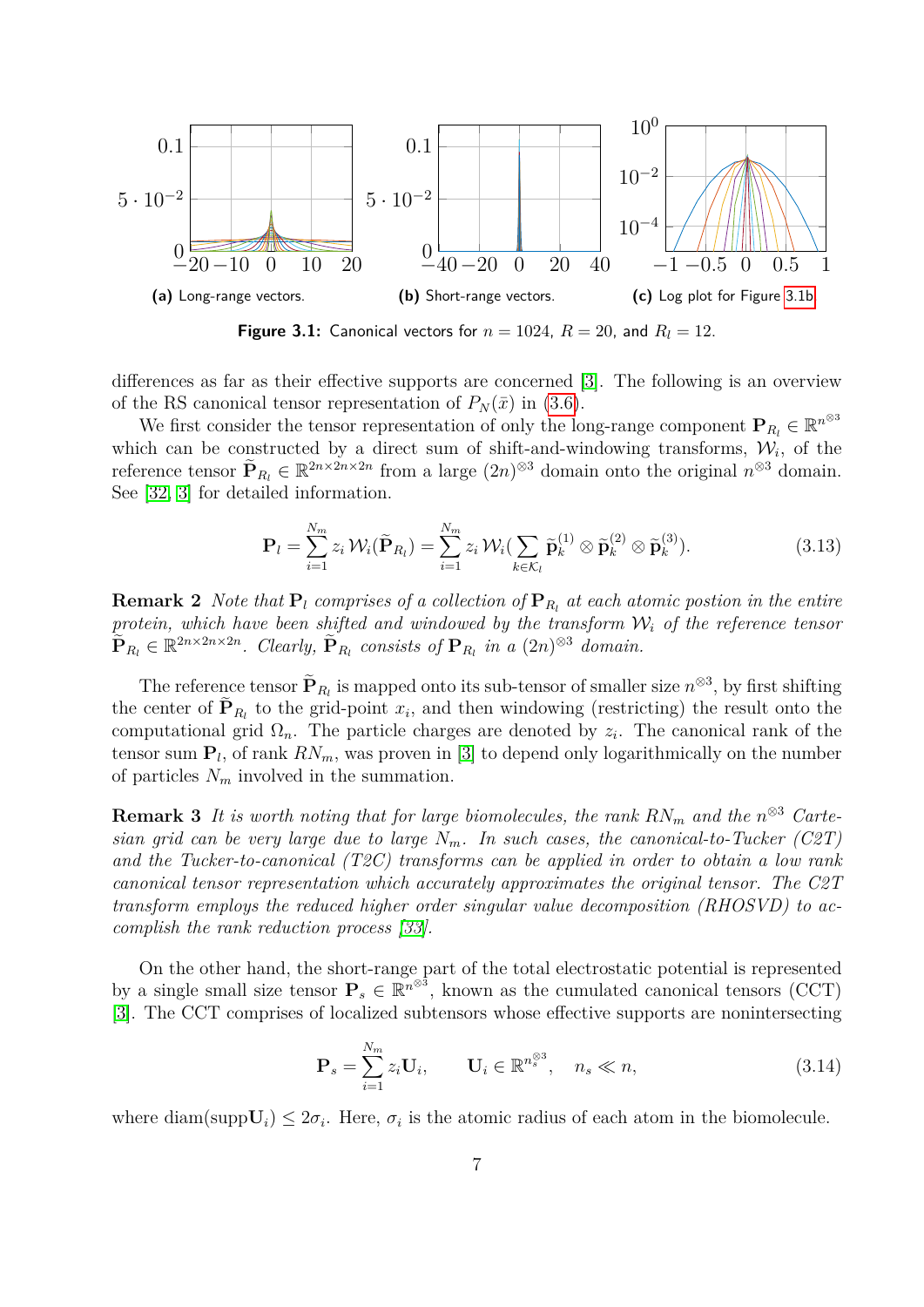**Remark 4** *Notice that for biomolecules whose atoms have varying radii, we adjust the computation of the short- and long-range range electrostatic potential accordingly by assigning the corresponding vectors from Figure [3.1](#page-6-0) to atomic clusters of similar radii [\[2\]](#page-21-1).*

### **3.2 Construction of the nonlinear RPBE (NRPBE)**

We now have sufficient information to facilitate the construction of the NRPBE based on the simple splitting of the Dirac delta distribution [\[4\]](#page-21-3). To fix the idea, from Remark [1,](#page-4-4) the weighted sum of interaction potentials in a large  $N_m$ -particle system as in  $(3.6)$  is also the analytical solution to the Poisson equation (PE), i.e.,

<span id="page-7-0"></span>
$$
-\epsilon_m \Delta P_N(\bar{x}) = \sum_{i=1}^{N_m} q_i \delta(\bar{x} - \bar{x}_i) \quad \text{in } \mathbb{R}^3.
$$
 (3.15)

Consider the RS tensor splitting of the multiparticle Newton potential into a sum of long-range tensors  $P_l$  in [\(3.13\)](#page-6-1) and a CCT tensor  $P_s$  in [\(3.14\)](#page-6-2), i.e.,

$$
\mathbf{P}_N(\bar{x}) = \mathbf{P}_s(\bar{x}) + \mathbf{P}_l(\bar{x}).\tag{3.16}
$$

Applying the discretized Laplacian operator to each component of  $P_N(\bar{x})$ , we obtain,

<span id="page-7-1"></span>
$$
f^s := -A_\Delta \mathbf{P}_s, \quad \text{and} \quad f^l := -A_\Delta \mathbf{P}_l,\tag{3.17}
$$

where *A*<sup>∆</sup> is the 3D finite difference Laplacian matrix defined on the uniform rectangular grid as

$$
A_{\Delta} = \Delta_1 \otimes I_2 \otimes I_3 + I_1 \otimes \Delta_2 \otimes I_3 + I_1 \otimes I_2 \otimes \Delta_3, \tag{3.18}
$$

where  $-\Delta_{\ell} = h_{\ell}^{-2}$ tridiag $\{1, -2, 1\}$  ∈ R<sup>*n*<sub>l</sub>×*n*<sub>l</sub></sub>,  $\ell = 1, 2, 3$ , denotes the discrete univariate</sup> Laplacian and  $I_{\ell}$ ,  $\ell = 1, 2, 3$  $\ell = 1, 2, 3$  $\ell = 1, 2, 3$ , is the identity matrix in each dimension. See [\[1,](#page-21-0) 2, [4\]](#page-21-3) for more details.

The nonlinear regularized PBE (NRPBE) can now be derived as follows. First, the unknown solution (or target electrostatic potential) *u* to the PBE [\(2.1\)](#page-2-0) can be decomposed as  $u = u^s + u^r$ , where  $u^s$  is the known singular function (or short-range component) and  $u^l$ is the unknown long-range component to be determined. Therefore, the PBE [\(2.1\)](#page-2-0) can be rewritten as

<span id="page-7-2"></span>
$$
-\nabla \cdot (\epsilon \nabla (u^s + u^r)) + \bar{\kappa}^2 \sinh(u^s + u^r) = f^s + f^l \quad \text{in } \mathbb{R}^3, u = g, \quad \text{on } \partial \Omega,
$$
 (3.19)

where the right-hand side of [\(2.1\)](#page-2-0) is replaced by  $f^s + f^l$  due to [\(3.15\)](#page-7-0) and [\(3.17\)](#page-7-1) and *g* is the Dirichlet boundary conditions defined in [\(2.2\)](#page-2-1).

It was proved and demonstrated in  $[1]$  that the function  $f^s$  and the corresponding shortrange potential  $u^s$  are localized within the molecular region  $\Omega_m$  and vanishes on the interface Γ. Moreover, in the PBE [\(2.1\)](#page-2-0), the function  $\bar{\kappa}$  is piecewise constant as defined in [\(2.3\)](#page-3-3), and  $\bar{\kappa} = 0$  in  $\Omega_m$ . Therefore, we can rewrite the Boltzmann distribution term in [\(3.19\)](#page-7-2) as

<span id="page-7-3"></span>
$$
\bar{\kappa}^2 \sinh(u^s + u^r) = \bar{\kappa}^2 \sinh(u^r), \quad \text{because } u^s = 0 \text{ in } \Omega_s. \tag{3.20}
$$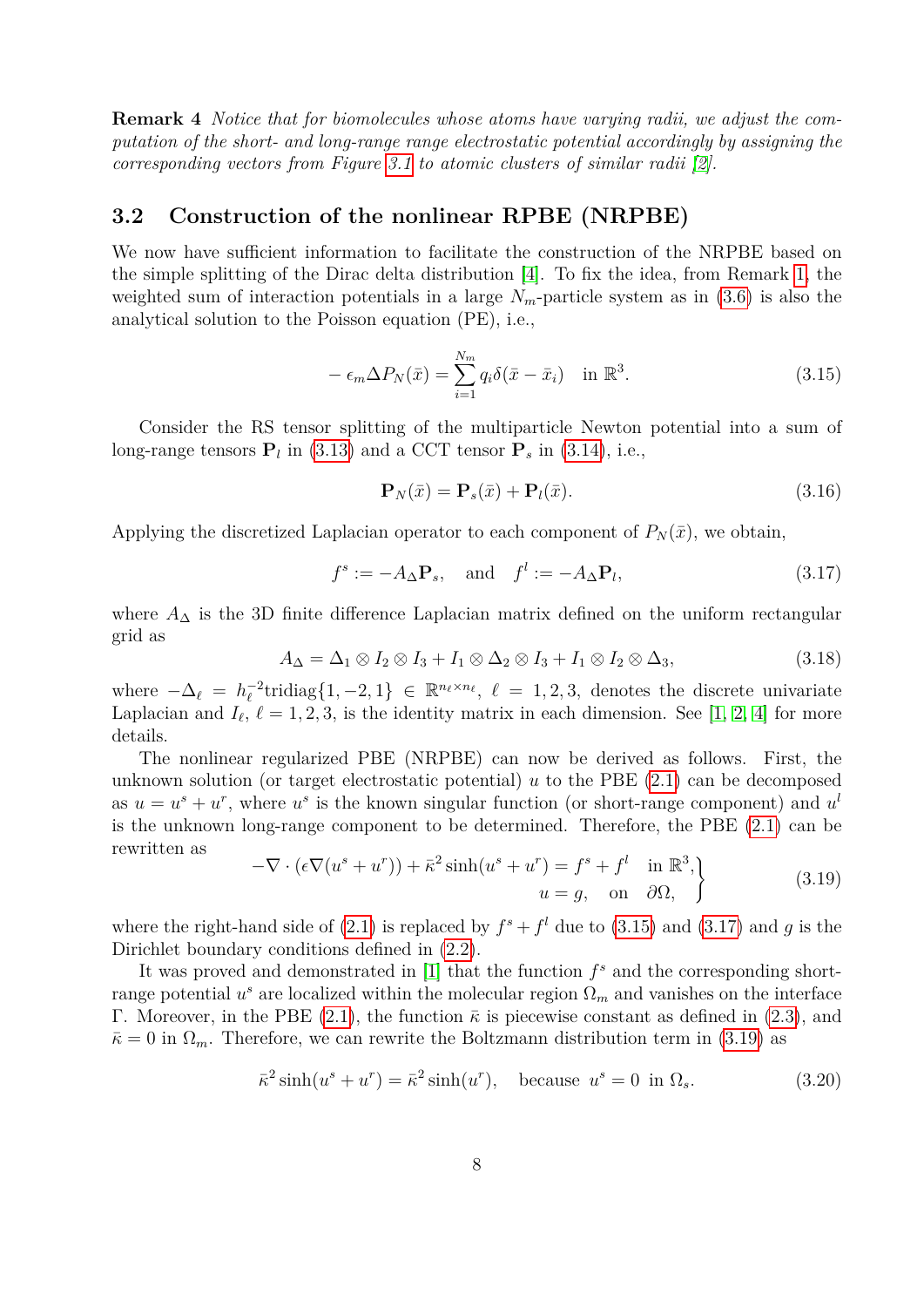Consequently, following the splitting of the Dirac-delta distributions in [\(3.19\)](#page-7-2), the shortrange component of the potential satisfies the Poisson equation, i.e.,

<span id="page-8-0"></span>
$$
-\nabla \cdot (\epsilon_m \nabla u^s) = f^s \quad \text{in } \Omega_m. \tag{3.21}
$$

Subtracting [\(3.21\)](#page-8-0) from [\(3.19\)](#page-7-2) and using [\(3.20\)](#page-7-3), we obtain the nonlinear regularized PBE (NRPBE) as follows

<span id="page-8-1"></span>
$$
-\nabla \cdot (\epsilon \nabla u^r(\bar{x})) + \bar{\kappa_2}^2(\bar{x}) \sinh(u^r(\bar{x})) = f^l, \quad \text{in } \Omega,
$$
\n(3.22)

subject to the Dirichlet boundary conditions in [\(2.2\)](#page-2-1). The total solution to the NRPBE is therefore, obtained by  $u(\bar{x}) = u^s(\bar{x}) + u^r(\bar{x})$ .

### **4 Numerical approach to solving the NRPBE**

### **4.1 Iterative solution of the NRPBE**

Let us consider a physical domain  $\Omega \subset \mathbb{R}^3$  with boundary  $\partial\Omega$ , and a parameter domain  $\mathcal{P} \subset \mathbb{R}^3$ which represents the variation in ionic strength  $I = 1/2 \sum_{j=1}^{N_{ions}} c_j z_j^2$ , which is a function of the ionic concentration  $c_i$ , of the salt solution. It resides in  $\bar{k}^2 = 8\pi e^2 I/1000 \epsilon k_B T$ . One standard way of solving the NRPBE in [\(3.22\)](#page-8-1) is that it is first discretized in space to obtain a nonlinear system in matrix-vector form

<span id="page-8-2"></span>
$$
A(u^r_{\mathcal{N}}(\mu)) = b^r(\mu), \quad \mu \in \mathcal{P}, \tag{4.1}
$$

where  $A(u^r_{\mathcal{N}}(\mu)) \in \mathbb{R}^{\mathcal{N}\times\mathcal{N}}$ ,  $b^r(\mu) \in \mathbb{R}^{\mathcal{N}}$ ,  $\mu = I \in \mathcal{P}$ , and  $u^r_{\mathcal{N}}(\mu)$  is the discretized solution vector.

Then system [\(4.1\)](#page-8-2) can be solved using several existing techniques. For example, nonlinear relaxation methods have been implemented in the Delphi software [\[34\]](#page-23-0), the nonlinear conjugate gradient (CG) method has been implemented in University of Houston Brownian Dynamics (UHBD) software [\[35\]](#page-23-1), the nonlinear multigrid (MG) method [\[36\]](#page-23-2) and the inexact Newton method are available in the adaptive Poisson-Boltzmann solver (APBS) software [\[37\]](#page-23-3).

In this study, we apply a different approach of solving [\(3.22\)](#page-8-1) [\[21,](#page-22-5) [38,](#page-23-4) [22\]](#page-22-6). In particular, an iterative approach is first applied to the continuous NRPBE in [\(3.22\)](#page-8-1), where at the  $(n+1)$ st iteration step, the NRPBE is approximated by a linear equation via the Taylor series truncation. The expansion point of the Taylor series is the continuous solution  $(u^r(\mu))^n$  at the nth iteration step.

Consider  $(u^r(\mu))^n$  as the approximate solution at the *n*th iterative step, then the nonlinear term  $\sinh((u^r(\mu))^{n+1})$  at the  $(n+1)$ st step is approximated by its truncated Taylor series expansion as follows

<span id="page-8-4"></span><span id="page-8-3"></span>
$$
\sinh((u^r(\mu))^{n+1}) \approx \sinh((u^r(\mu))^n) + ((u^r(\mu))^{n+1} - (u^r(\mu))^n) \cosh((u^r(\mu))^n). \tag{4.2}
$$

Substituting the approximation  $(4.2)$  into  $(3.22)$ , we obtain

$$
-\nabla \cdot (\epsilon(\bar{x}) \nabla (u^r(\mu))^{n+1}) + \bar{\kappa}^2(\bar{x}) \cosh((u^r(\mu))^n)(u^r(\mu))^{n+1} = -\bar{\kappa}^2(\bar{x}) \sinh((u^r(\mu))^n) + \bar{\kappa}^2(\bar{x}) \cosh((u^r(\mu))^n)(u^r(\mu))^n + b^r(\mu). \quad (4.3)
$$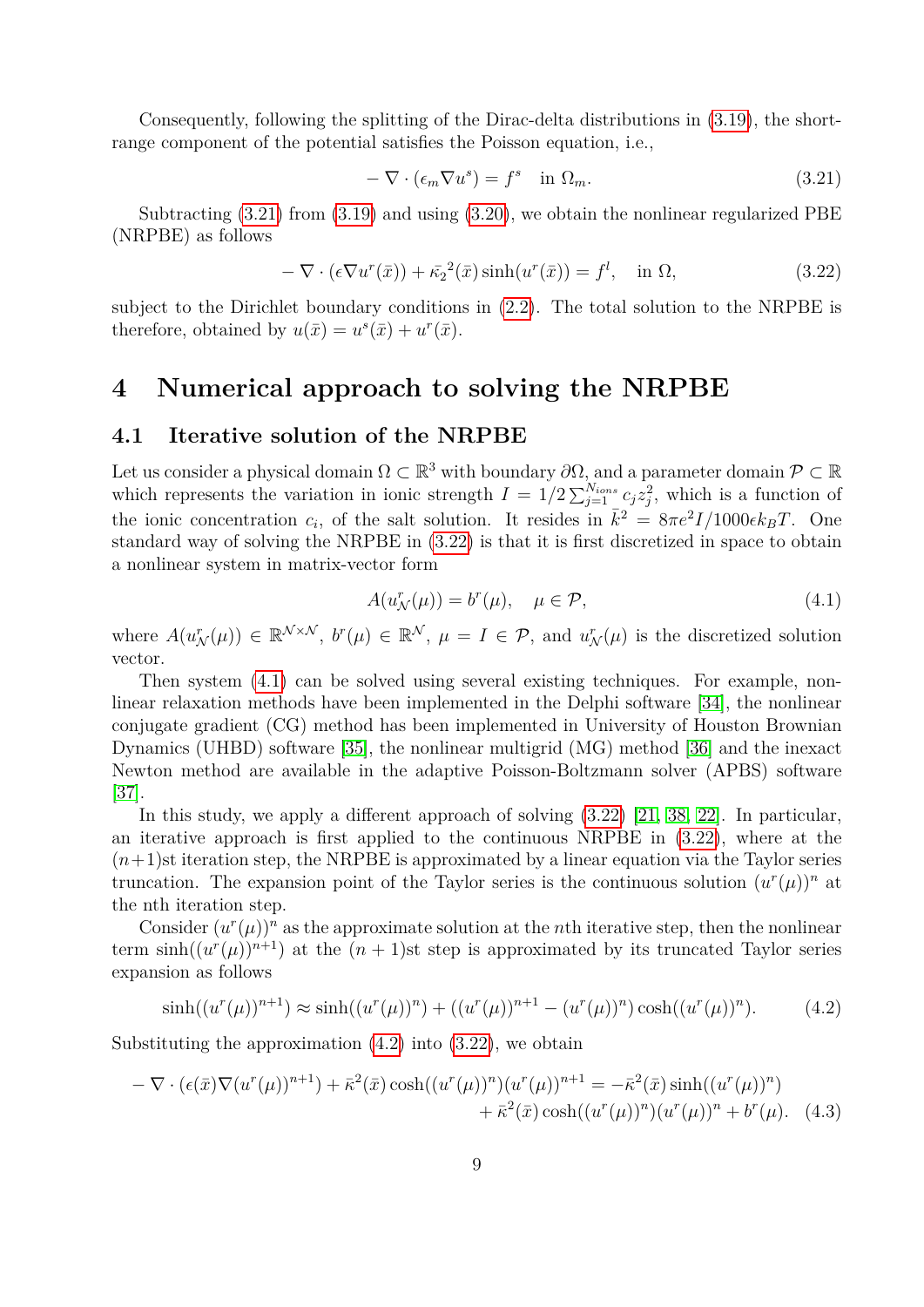The equation in [\(4.3\)](#page-8-4) is linear, and can then be numerically solved by first applying spatial discretization. In this regard, we first define

<span id="page-9-1"></span>
$$
\cosh \odot u_N^r(\mu) =: w = \begin{bmatrix} w_1 \\ w_2 \\ \vdots \\ w_N \end{bmatrix},
$$
\n(4.4)

where  $\odot$  is the elementwise operation on a vector.

Then, we construct the corresponding diagonal matrix from [\(4.4\)](#page-9-1) of the form

 $B = \text{diag}(w_1, w_2, \dots, w_N)$ .

Finally, we obtain the following iterative linear system

<span id="page-9-2"></span>
$$
A_1(u_N^r(\mu))^{n+1} + \mu A_2 B^n(u_N^r(\mu))^{n+1} = -\mu A_2 \sinh \big(\partial (u_N^r(\mu))^n + \mu A_2 B^n(u_N^r(\mu))^n + b_1^r + b_2(\mu),
$$
\n(4.5)

where  $A_1$  is the Laplacian matrix and  $A_2$  is a diagonal matrix containing the net  $\bar{\kappa}^2$  function (i.e.,  $\bar{\kappa}^2/\mu$ ). Note that the diagonal matrix  $B^n$  changes at each iteration step, therefore, it cannot be precomputed. The vectors  $b_1^r$  and  $b_2(\mu)$  are the regularized approximation of the Dirac delta distributions and the nonaffine (in parameter) Dirichlet boundary conditions, respectively.

Let

$$
A(\cdot) = A_1 + \mu A_2 B^n(\cdot) \tag{4.6}
$$

and

<span id="page-9-5"></span>
$$
F: right-hand side of (4.5), \t(4.7)
$$

we obtain

<span id="page-9-3"></span>
$$
A((u_N^r(\mu))^n)(u_N^r(\mu))^{n+1} = F((u_N^r(\mu))^n), \quad n = 0, 1, .... \tag{4.8}
$$

Then, at each iteration, system  $(4.8)$  is a linear system w.r.t.  $(u_N^r)^{n+1}$ , which can be solved by any linear system solver of choice. In this study, we employ the aggregation-based algebraic multigrid method (AGMG) [3](#page-9-4) [\[39\]](#page-23-5). Algorithm [1](#page-10-0) summarizes the detailed iterative approach for solving [\(4.8\)](#page-9-3). This approach of first linearization, then discretization is shown to be more efficient than the standard way of first discretization and then linearization, via, for example, the Newton iteration. The advantage of the proposed approach is that it avoids computing the Jacobian of a huge matrix. It is observed that it converges faster than the standard Newton approach.

### <span id="page-9-0"></span>**4.2 The reduced basis method for the NRPBE**

The Reduced Basis Method (RBM) is an example of popular projection-based parametrized model order reduction (PMOR) techniques in which the parameter dependence of the PDE solution is exploited by snapshots (high-fidelity solutions) determined over the parameter

<span id="page-9-4"></span><sup>&</sup>lt;sup>3</sup>**AGMG** implements an aggregation-based algebraic multigrid method, which solves algebraic systems of linear equations, and is expected to be efficient for large systems arising from the discretization of scalar second order elliptic PDEs [\[39\]](#page-23-5).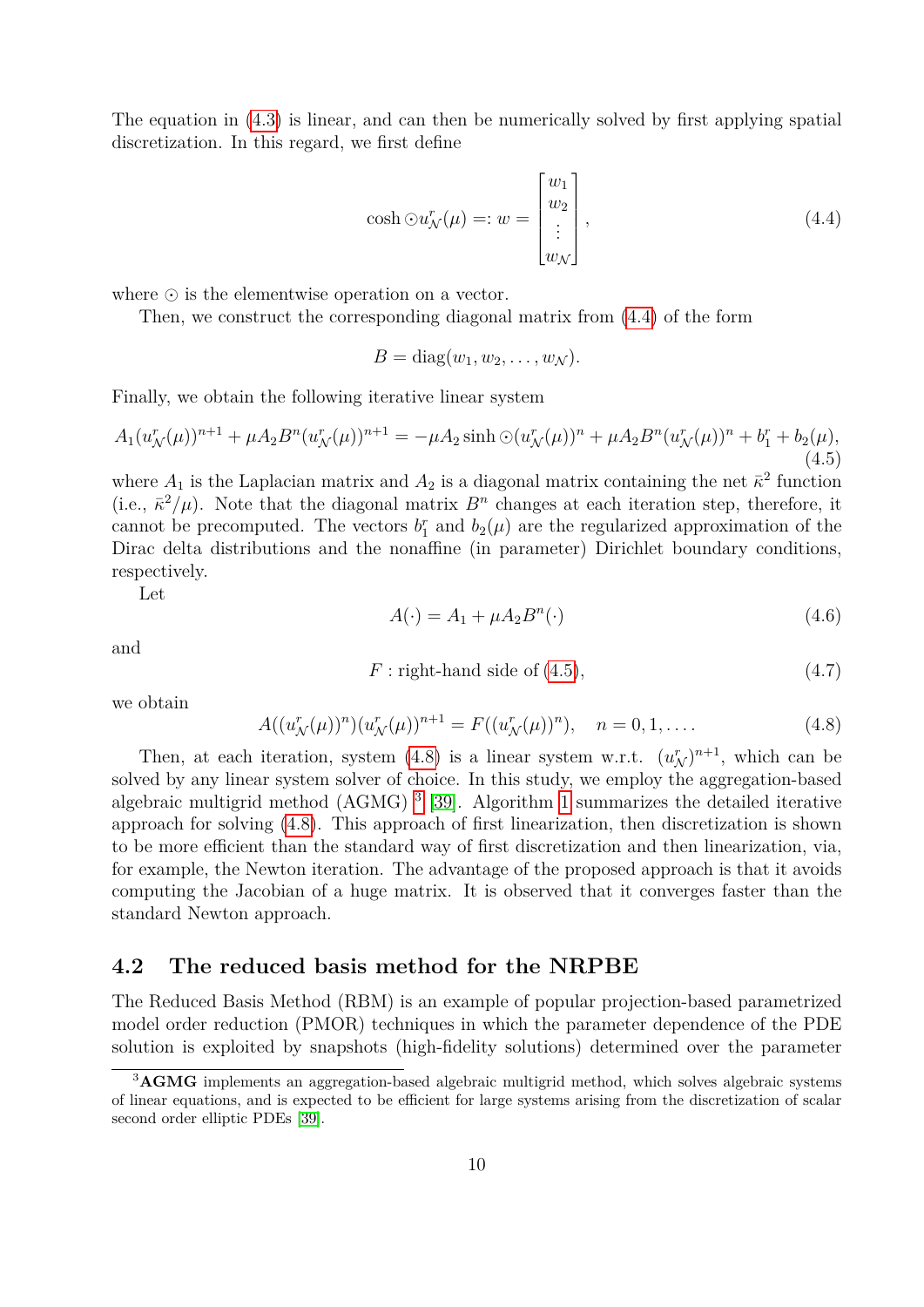#### <span id="page-10-0"></span>**Algorithm 1** Iterative solver for the NRPBE

**Input:** Initialize the potential  $(u_N^r(\mu))^0$ , e.g.,  $(u_N^r(\mu))^0 = 0$  and the tolerance  $\delta^0 = 1$ . **Output:** The converged NRPBE solution  $(u_N^r(\mu))^n$  at  $\delta^n \leq$  tol. 1: **while**  $\delta^n \geq \text{tol do}$ 2: Solve the linear system [\(4.8\)](#page-9-3) for  $(u^r_{\mathcal{N}}(\mu))^{n+1}$  using AGMG. 3:  $\delta^{n+1} \leftarrow ||(uv(\mu))^{n+1} - (uv(\mu))^n||_2.$ 4:  $(u^r_{\mathcal{N}}(\mu))^n \leftarrow (u^r_{\mathcal{N}}(\mu))^{n+1}.$ 5: **end while**

domain [\[40\]](#page-23-6). Their core objective is to construct a parametric reduced order model (ROM) of low dimension, which accurately approximates the original full order model (FOM) or highfidelity model of high dimension over varying parameter values [\[41,](#page-23-7) [42,](#page-23-8) [43\]](#page-23-9). Other PMOR techniques include proper orthogonal decomposition (POD) [\[44\]](#page-23-10) and multi-moment matching techniques [\[45\]](#page-23-11), among others [\[41\]](#page-23-7).

The RBM leverages an offline/online procedure to ensure an accurate approximation of the high-fidelity solution at extremely low computational costs. It is widely applicable in real-time context such as sensitivity analysis, multi-model simulation, as well as many-query scenarios, e.g., uncertainty quantification and optimal control. For a thorough review of PMOR techniques, see [\[41\]](#page-23-7).

It is prohibitively expensive to solve the  $\mathcal{N} \times \mathcal{N}$  system in [\(4.8\)](#page-9-3) for an accurate approximation of  $u^r_N(\mu)$  because the dimension N ranges between  $\mathcal{O}(10^6)$  and  $\mathcal{O}(10^8)$  for typical biomolecules of interest. Therefore, we exploit the RBM to significantly reduce the computational costs by projecting (via Galerkin) the FOM [\(4.8\)](#page-9-3) onto a low dimensional subspace (the reduced basis space) which preserves the parametric properties and important system configurations of the FOM. The resultant ROM, of greatly reduced dimension  $N \ll N$ , provides an accurate surrogate approximation of  $(u^r_{\mathcal{N}}(\mu))^n$ ,  $n = 0, 1, \ldots$ 

RBM is based on the assumption that the solution manifold  $\mathcal{M}^{\mathcal{N}}$ 

<span id="page-10-1"></span>
$$
\mathcal{M}^{\mathcal{N}} = \{ u^r_{\mathcal{N}}(\mu) : \mu \in \mathcal{P} \},\tag{4.9}
$$

is of low dimension. The reduced basis space, which is the space spanned by the snapshots  $u_N^r(\mu)$ , corresponding to a set of parameter samples, is hierarchically constructed from the solution manifold [\(4.9\)](#page-10-1), using the greedy procedure summarized in Algorithm [2.](#page-11-0) The RB space

$$
\text{range}(V) = \text{span}\{u^r_{\mathcal{N}}(\mu_1), \dots, u^r_{\mathcal{N}}(\mu_l)\}, \quad \mu_1, \dots, \mu_l \in \mathcal{P}, \tag{4.10}
$$

is nested (hierarchical) in the sense that the previous basis set is a subset of the next until convergence, i.e.,

$$
\text{range}(V_1) \subset \text{range}(V_2) \subset \cdots \subset \text{range}(V_N),\tag{4.11}
$$

where  $N \ll N$  is the dimension of the ROM.

The residual in Algorithm [2](#page-11-0) is derived from [\(4.8\)](#page-9-3) and the ROM solution  $(\hat{u}^r_N(\mu))^n =$  $V_N(u_N^r(\mu))^n$  lifted into the high-fidelity space of dimension  $\mathcal{N}$ , i.e.,

<span id="page-10-2"></span>
$$
r_N((\widehat{u}^r_N(\mu))^{n+1}) = F((\widehat{u}^r_N(\mu))^n) - A((\widehat{u}^r(\mu))^n)(\widehat{u}^r_N(\mu))^{n+1}.
$$
\n(4.12)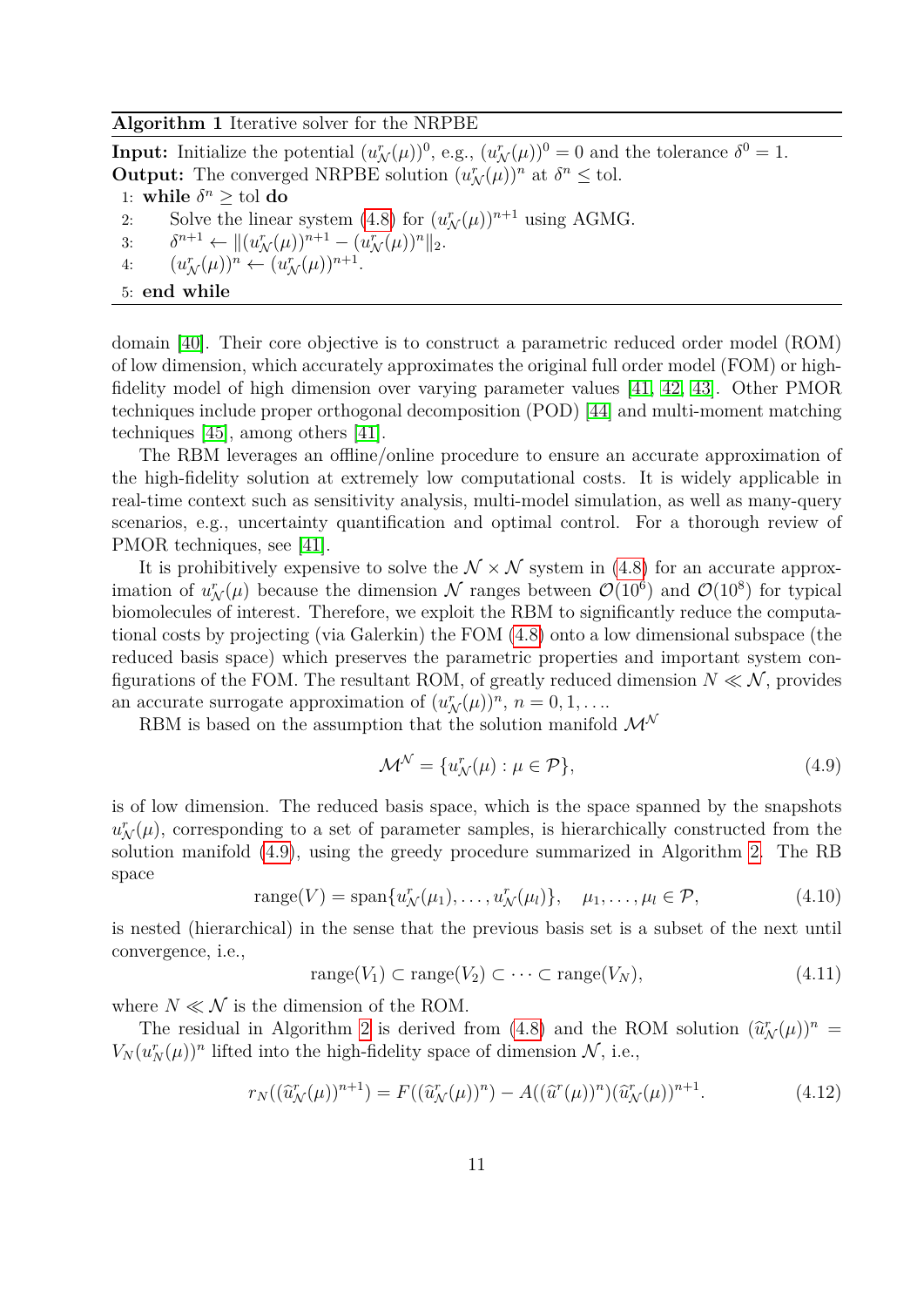#### <span id="page-11-0"></span>**Algorithm 2** Greedy algorithm

**Input:** Training set  $\Xi := {\mu_1, \ldots, \mu_l} \subset \mathcal{P}$ , tolerance  $\epsilon_0 = 1$ , and potential  $(u_N^r(\mu))^0$ . **Output:** RB basis represented by *V* and the ROM in [\(4.13\)](#page-11-1).

- 1: Choose  $\mu^* \in \Xi$  arbitrarily.
- 2: Solve [\(3.22\)](#page-8-1) for  $u_N^r(\mu^*)$  using Algorithm [1.](#page-10-0)
- 3:  $V_1 = [u^r_N(\mu^*)], N = 1.$
- 4: Orthonormalize *V*1.
- $\text{5: } \textbf{while } \max_{\mu \in \Xi} \Delta_N(\mu) \geq \epsilon \textbf{ do}$
- 6: Compute  $u_N^r(\mu)$  from [\(4.13\)](#page-11-1) using Algorithm [4,](#page-14-0) and calculate  $\Delta_N(\mu) = ||r_N(\hat{u}_N^r(\mu))||_2$ in  $(4.12)$ ,  $\forall \mu \in \Xi$ .
- 7:  $\mu^* = \arg \max_{\mathbf{\Omega}} \Delta_N(\mu).$ *µ*∈Ξ
- 8: Solve [\(3.22\)](#page-8-1) for  $u^r_{\mathcal{N}}(\mu^*).$
- 9:  $V_{N+1} \leftarrow [V_N \quad u_N^r(\mu^*)].$
- 10: Orthonormalize the columns of  $V_{N+1}$ .
- 11:  $N \leftarrow N + 1$ .

### 12: **end while**

The ROM for the system [\(4.8\)](#page-9-3), is therefore, formulated as follows. Given any  $\mu \in \mathcal{P}$ , and an initial guess  $(u_N^r(\mu))^0 \in \mathbb{R}^N$ , the RB approximation  $(u_N^r(\mu))^{n+1}$ , at the future iteration step  $n + 1$  satisfies the equation

<span id="page-11-1"></span>
$$
A_N((u_N^r(\mu))^n)(u_N^r(\mu))^{n+1} = F_N((u_N^r(\mu))^n), \quad n = 0, 1, ..., \tag{4.13}
$$

where  $(u_N^r(\mu))^0$  is the zero initial guess in this study and  $A_N$  and  $F_N$  are defined explicitly as

$$
A_N := \widehat{A}_1(u_N^r(\mu))^{n+1} + \mu \widehat{A}_2(\widetilde{B}V_N)^n(u_N^r(\mu))^{n+1},
$$

and

$$
F_N := -\mu \widehat{A}_2 \sinh \odot (\widehat{u}_N^r(\mu))^n + \mu \widehat{A}_2 (\widetilde{B} V_N)^n (u_N^r(\mu))^n + b_N^r + V_N^T b_2(\mu),
$$

where  $\widetilde{B} = \text{diag}(\widetilde{w}_1, \widetilde{w}_2, \dots, \widetilde{w}_N)$  and

<span id="page-11-2"></span>
$$
\cosh \odot \widehat{u}_{\mathcal{N}}^r(\mu) =: \widetilde{w} = \begin{bmatrix} \widetilde{w}_1 \\ \widetilde{w}_2 \\ \vdots \\ \widetilde{w}_{\mathcal{N}} \end{bmatrix} . \tag{4.14}
$$

The resuting ROM is given by

$$
\hat{A}_1(u_N^r(\mu))^{n+1} + \mu \hat{A}_2(\tilde{B}V_N)^n (u_N^r(\mu))^{n+1} = -\mu \hat{A}_2 \sinh \big(\hat{u}_N^r(\mu)\big)^n \n+ \mu \hat{A}_2(\tilde{B}V_N)^n (u_N^r(\mu))^n + b_N^r + V_N^T b_2(\mu), \quad (4.15)
$$

where  $(u_N^r(\mu))^{n+1}$  is the unknown solution to the ROM.

The reduced matrices  $\hat{A}_1 := V_N^T A_1 V_N$  and  $\hat{A}_2 := V_N^T A_2$  and the reduced vector  $b_N^r = V_N^T b_1^r$ (see  $(4.5)$ ) are determined via projection with the RB basis  $V_N$  and can be precomputed in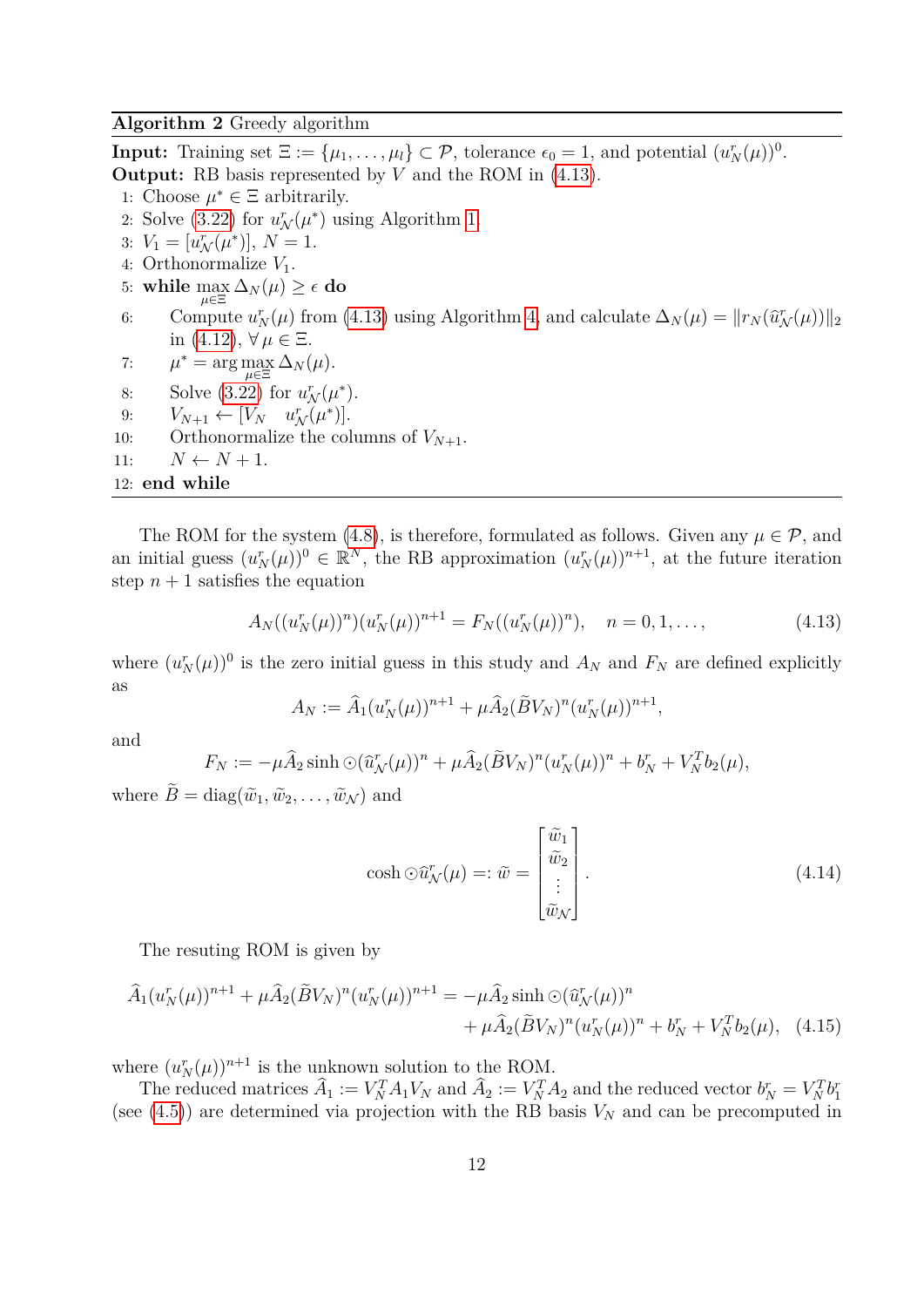the offline phase of the greedy algorithm. However, the matrix  $(\widetilde{B}V_N)^n$  and vector  $b_2(\mu)$ are updated and or changed at each iteration and for varying parameter values, respectively, hence, they cannot be precomputed. This leads to a partial offline-online decomposition scenario, whereby Galerkin projections to some terms have to be computed in the online phase.

Note that  $V_N^T b_2(\mu)$  in [\(4.15\)](#page-11-2) is computed by first evaluating a long vector  $b_2(\mu)$ , then projecting it onto the low dimensional space *N* using  $V_N$ . This is time consuming when  $b_2(\mu)$ needs to be evaluated many times for many values of  $\mu$ . In Section [4.2.1,](#page-12-0) we propose to apply DEIM to further reduce the computational complexity of  $V_N^T b_2^r(\mu)$ . Details can be found in [\[27\]](#page-22-11), where DEIM was applied to PBE problem.

#### <span id="page-12-0"></span>**4.2.1 Computational complexity of the regularized reduced order model**

It is well known that another key assumption of the RBM, besides the low dimensionality of the solution manifold, is the parameter affine property, which ensures the efficiency of the offline-online decomposition by eliminating the dependency of the ROM on the dimension  $\mathcal N$ of the truth high-fidelity FOM [\[40\]](#page-23-6). However, note that on the one hand, [\(4.5\)](#page-9-2) is actually parameter nonaffine with respect to the Yukawa-type boundary conditions, represented by *F* in  $(4.7)$ . On the other hand, the matrix  $A_2$  requires updates at each iteration, hence Galerkin projections are unavoidable in the online phase.

In this study, we apply DEIM to the parametric nonaffine boundary conditions, the term  $b_2(\mu)$ . The main idea of DEIM is to significantly reduce the computational complexity of the nonaffine function by interpolation, whereby only a few entries are computed [\[23\]](#page-22-7). Before invoking DEIM, snapshots of the nonaffine function  $b_2(\mu)$  must be computed for a set of parameter  $\mu$  in the training set  $\Xi = {\mu_1, \ldots, \mu_l} \subset \mathcal{P}$  and the snapshot matrix,

$$
G = [b_2(\mu_1), \dots, b_2(\mu_l)] \in \mathbb{R}^{\mathcal{N} \times l}, \tag{4.16}
$$

is constructed.

Then, the singular value decomposition (SVD) of *G* is computed,

<span id="page-12-1"></span>
$$
G = U_G \Sigma W^T,\tag{4.17}
$$

where  $U_G \in \mathbb{R}^{\mathcal{N} \times \mathcal{l}}$ ,  $\Sigma \in \mathbb{R}^{\mathcal{l} \times \mathcal{l}}$ , and  $W \in \mathbb{R}^{\mathcal{l} \times \mathcal{l}}$ . Note that the matrices  $U_G$  and  $W$  are orthogonal, i.e.,  $(U_G)^T U_G = W^T W = I_l$ ,  $I_l \in \mathbb{R}^{l \times l}$  and  $\Sigma = \text{diag}(\sigma_1, \ldots, \sigma_l)$ , with  $\sigma_1 \geq \ldots \geq \sigma_l \geq 0$ . Figure [4.1](#page-13-0) shows the decay of singular values of Σ for the protein *fasciculin 1*. We truncate the singular values being smaller than  $10^{-13}$  and retain  $r = 3$  singular values.

DEIM seeks to approximate the function  $b_2(\mu)$  with the linear combination of the basis vectors  $U_G = [u_1^G, \ldots, u_r^G] \in \mathbb{R}^{\mathcal{N} \times r}$ , i.e.

$$
b_2(\mu) \approx U_Gc(\mu),\tag{4.18}
$$

where  $c(\mu) \in \mathbb{R}^r$  is the corresponding coefficient vector, which is determined under the assumption that  $U_Gc(\mu)$  interpolates  $b_2(\mu)$  at r selected interpolation points, then,

<span id="page-12-2"></span>
$$
P^T b_2(\mu) = P^T U_G c(\mu), \tag{4.19}
$$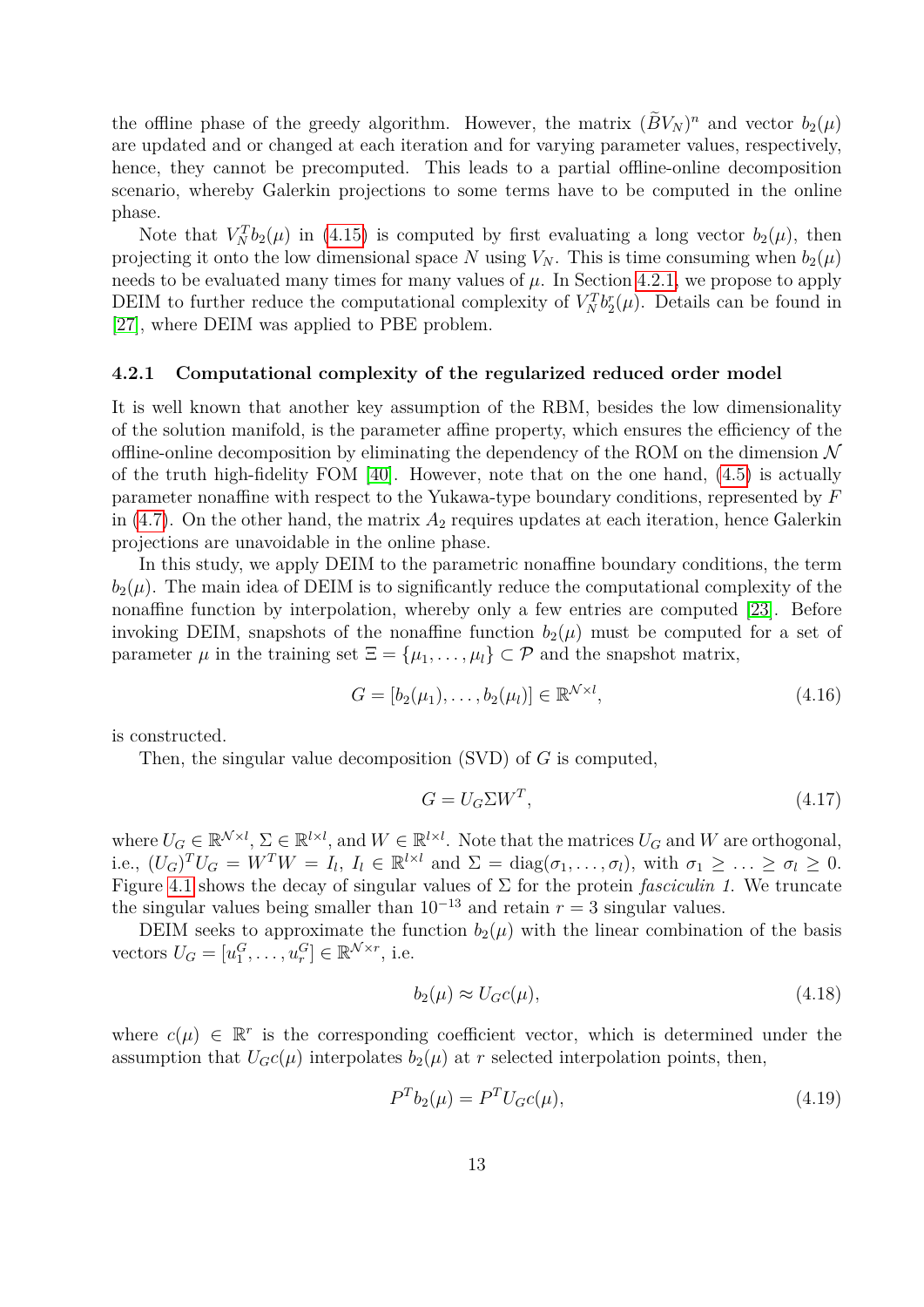<span id="page-13-0"></span>

Number of singular values

**Figure 4.1:** Decay of singular values of  $\Sigma$  in [\(4.17\)](#page-12-1).

where  $P$  is an index matrix given by

$$
P = [e_{\wp_1}, \dots, e_{\wp_r}] \in \mathbb{R}^{\mathcal{N} \times r},\tag{4.20}
$$

which consists of unit vectors  $e_{\varphi_i}$ ,  $i = 1, \ldots, r$ . Here, the indices  $\varphi_i$ , are the DEIM interpolation points which are selected iteratively with the greedy iteration as presented in Algorithm [3.](#page-14-1)

Suppose that  $P^{T}U_{G} \in \mathbb{R}^{r \times r}$  is nonsingular, then  $c(\mu)$  can be determined from the overdetermined system [\(4.19\)](#page-12-2) by

<span id="page-13-1"></span>
$$
c(\mu) = (P^T U_G)^{-1} P^T b_2(\mu). \tag{4.21}
$$

Therefore, the function  $b_2(\mu)$  in (14) can be approximated as

$$
b_2(\mu) \approx U_G(c(\mu)) = U_G(P^T U_G)^{-1} P^T b_2(\mu). \tag{4.22}
$$

The ROM in [\(4.15\)](#page-11-2) with DEIM approximation becomes

$$
\hat{A}_1(u_N^r(\mu))^{n+1} + \mu \hat{A}_2(\tilde{B}V_N)^n (u_N^r(\mu))^{n+1} = -\mu \hat{A}_2 \sinh \big(\hat{u}_N^r(\mu)\big)^n + \mu \hat{A}_2(\tilde{B}V_N)^n (u_N^r(\mu))^n + b_N^r (\mu) + V_N^T U_G(P^T U_G)^{-1} P^T b_2(\mu). \tag{4.23}
$$

The interpolant  $V_N^T U_G (P^T U_G)^{-1} P^T b_2(\mu)$  can be computed a lot cheaper than  $V_N^T b_2(\mu)$ because  $V_N^T U_G (P^T U_G)^{-1}$  can be precomputed independently of the parameter  $\mu$ . Only those entries in  $b_2(\mu)$  that correspond to the interpolation indices  $\varphi_i, i = 1, \ldots, r, r \ll \mathcal{N}$ , i.e.,  $P^T b_2(\mu)$  can be computed instead of the entire N entries in  $b_2(\mu)$ . This saves significant computational efforts when  $b_2(\mu)$  needs to be repeatedly computed for different values of  $\mu$ .

Note that at each iteration, only a small ROM in [\(4.23\)](#page-13-1) is solved. With its small size  $N \ll N$ , the system [\(4.23\)](#page-13-1) can be solved using a direct solver rather than the iterative solver (AGMG), which is applied to to the FOM in [\(4.3\)](#page-8-4). The iterative approach of obtaining an approximate solution  $V_N(u_N^r(\mu))^{n+1}$  to [\(4.1\)](#page-8-2) using the ROM [\(4.23\)](#page-13-1) is summarized in Algorithm [4.](#page-14-0)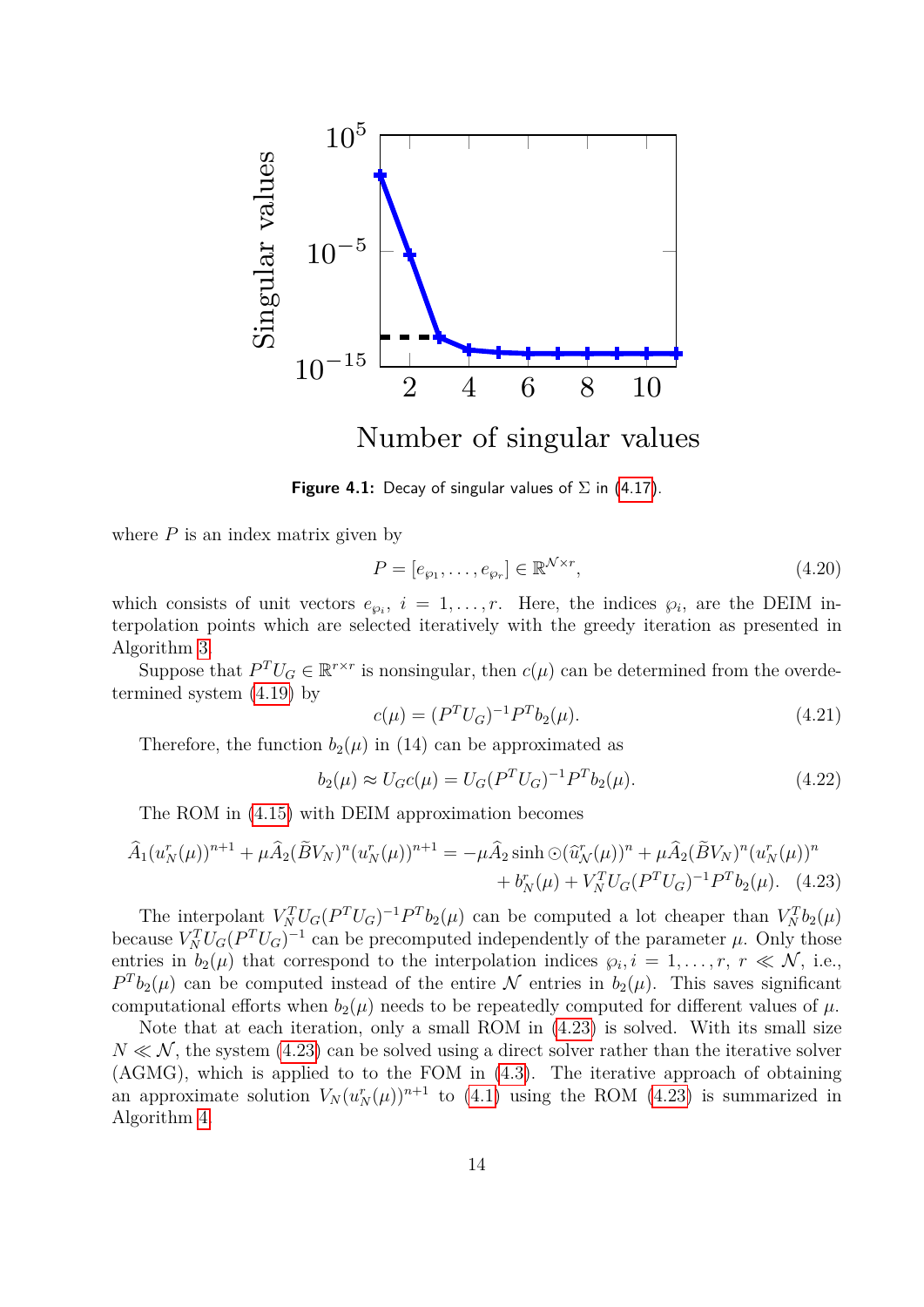<span id="page-14-1"></span>**Algorithm 3** DEIM algorithm [\[23,](#page-22-7) [46\]](#page-23-12)

**Input:** POD basis  $\{u_i^G\}_{i=1}^r$  for *G* in equation [\(4.17\)](#page-12-1)). **Output:** DEIM basis  $U_G$  and indices  $\vec{\wp} = [\wp_1, \ldots, \wp_r]^T \in \mathbb{R}^r$ . 1:  $\wp_1 = \arg \max_{j \in \{1, ..., \mathcal{N}\}} |u_{1j}^G|$ , where  $u_1^G = (u_{11}^G, \dots, u_{1N}^G)^T$ . 2:  $U_G = [u_1^G], P = [e_{\wp_1}], \vec{\wp} = [\wp_1].$ 3: **for** i = 2 to r **do** 4: Solve  $(P^T U_G) \alpha = P^T u_i^G$  for  $\alpha$ , where  $\alpha = (\alpha_1, \dots, \alpha_{i-1})^T$ . 5:  $r_i = u_i^G - U_G\alpha.$ 6:  $\varphi_i = \arg \max_{j \in \{1, ..., \mathcal{N}\}} |r_{ij}|, \text{ where } r_i = (r_{i1}, ..., r_{iN})^T.$ 7:  $U_G \leftarrow [U_G \ u_i^G], P \leftarrow [P \ e_{\wp_i}], \ \vec{\wp} \leftarrow$  $\lceil \bar{\wp} \rceil$ *℘i* 1 . 8: **end for**

<span id="page-14-0"></span>

**Algorithm 4** Iterative solver for the regularized ROM in [\(4.23\)](#page-13-1)

**Input:** Initialize the potential  $(u_N^r(\mu))^0$ , e.g.,  $(u_N^r(\mu))^0 = 0$ , tolerance tol > 0, and  $\delta^0 = 1$ . **Output:** The converged ROM solution  $(u_N^r(\mu))^n$  at  $\delta^n \leq tol$ .

1: Precompute  $\widehat{A}_1$ ,  $b_N^r$  in [\(4.23\)](#page-13-1) and  $U_G$  and  $\vec{\wp}$  in Algorithm [3.](#page-14-1)

2: while  $\delta^n \geq tol$  do

- 3: Assemble the ROM in [\(4.23\)](#page-13-1) using the precomputed quantities in Step 1.
- 4: Solve the regularized ROM [\(4.23\)](#page-13-1) for  $(u_N^r(\mu))^{n+1}$ .
- 5: *δ*  $n+1 \leftarrow \|(u_N^r(\mu))^{n+1} - (u_N^r(\mu))^n\|_2.$

6: 
$$
(u_N^r(\mu))^n \leftarrow (u_N^r(\mu))^{n+1}.
$$

7: **end while**

**Remark 5** *The total electrostatic potential is obtained by lifting the reduced order long-range surrogate solution into the high-fidelity space* N *and adding to the parameter independent analytically precomputed short-range component* **P***<sup>s</sup> in [\(3.14\)](#page-6-2), i.e.,*

$$
u(\mu) = \mathbf{P}_s + \hat{u}^r_{\mathcal{N}}(\mu), \tag{4.24}
$$

*where*  $\hat{u}_N^r(\mu) = V_N u_N^r(\mu)$ .

### **4.3 The reduced basis method for the classical NPBE**

In this section, we apply RBM to the classical nonlinear PBE (NPBE), and compare this version in Section [5](#page-15-0) with the suggested approach from Section [4.2.](#page-9-0) We begin by considering the FOM of the classical NPBE in [\(2.1\)](#page-2-0) after discretization in space, i.e.,

<span id="page-14-2"></span>
$$
A(u^{\mathcal{N}}(\mu)) = f(\mu), \quad \mu \in \mathcal{P}, \tag{4.25}
$$

where  $f(\mu)$  includes both the singular sources from the right-hand side of [\(2.1\)](#page-2-0) and the parameter non-affine Dirichlet boundary conditions from [\(2.2\)](#page-2-1). The corresponding classical ROM is defined as

$$
\hat{A}(u_N(\mu)) = \hat{f}(\mu),\tag{4.26}
$$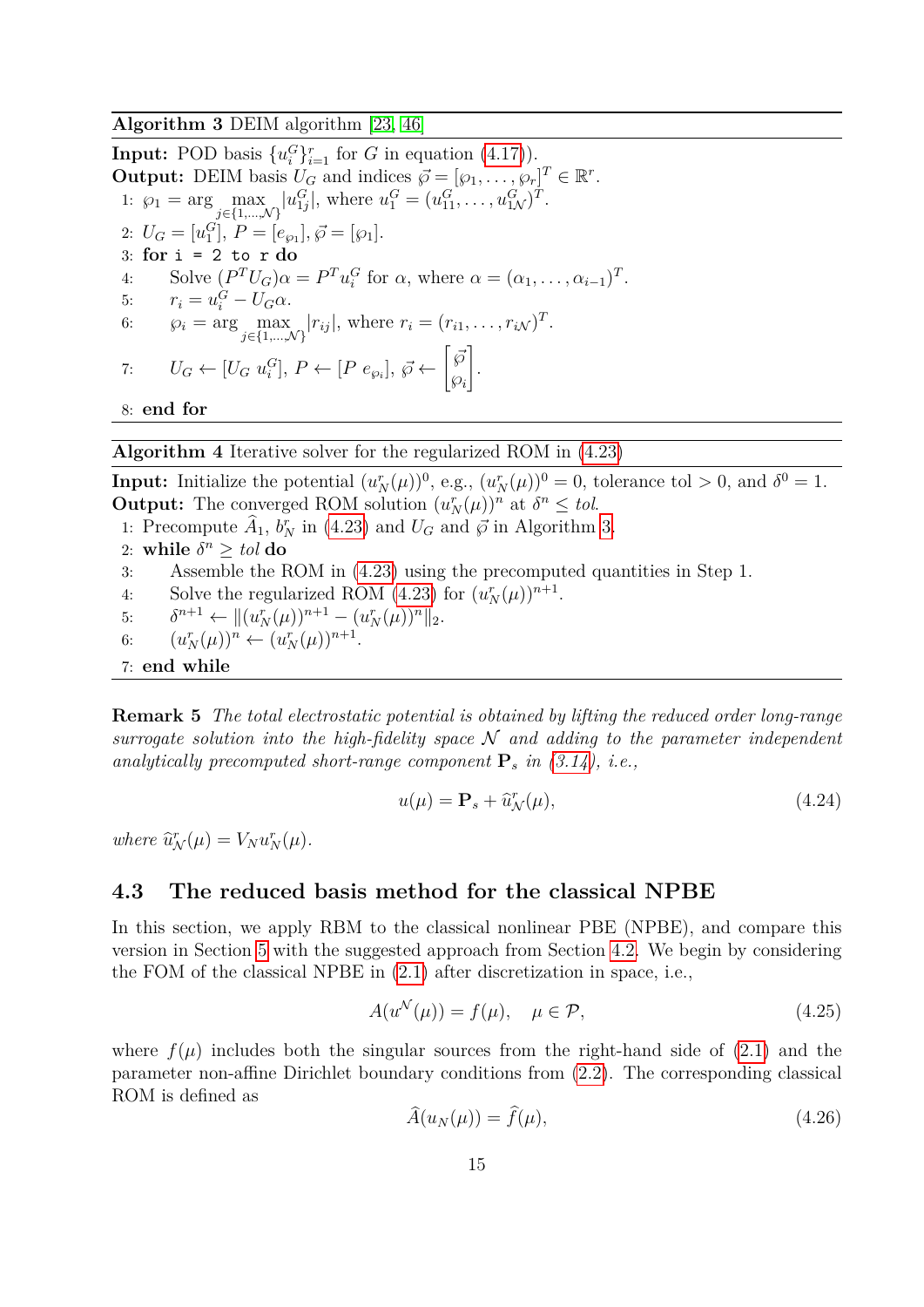where  $\hat{A}(u_N(\mu)) = V_N^T A(V_N u_N(\mu))$  and  $\hat{f} = V_N^T f$ . Here,  $V_N$  can be constructed using the greedy algorithm in Algorithm [2](#page-11-0) by replacing the snapshots in Step 3 and Step 9 with the solutions to [\(4.25\)](#page-14-2).

Note that the FOM of the classical NPBE is solved iteratively in a similar way like the NRPBE using Algorithm [1.](#page-10-0) The corresponding iterative form of [\(4.25\)](#page-14-2) is given by

<span id="page-15-1"></span>
$$
A_1(u^{\mathcal{N}}(\mu))^{n+1} + \mu A_2 B_2^n (u^{\mathcal{N}}(\mu))^{n+1} = -\mu A_2 \sinh \odot (u^{\mathcal{N}}(\mu))^n + \mu A_2 B_2^n (u^{\mathcal{N}}(\mu))^n + f(\mu), \tag{4.27}
$$

where all the quantities except  $B_2$ ,  $f$  and the solution  $(u^{\mathcal{N}}(\mu))^{n+1}$  are equivalent to those in the NRPBE  $(4.5)$ . Here  $B_2$  is defined as

$$
B_2 = \text{diag}(v_1, v_2, \dots, v_{\mathcal{N}}),
$$

and is constructed from

$$
\cosh \odot u^{\mathcal{N}}(\mu) =: v = \begin{bmatrix} v_1 \\ v_2 \\ \vdots \\ v_{\mathcal{N}} \end{bmatrix} . \tag{4.28}
$$

The ROM of [\(4.27\)](#page-15-1) is straightforward, i.e., given any  $\mu \in \mathcal{P}$ , and an initial potential distribution  $(u_N(\mu))^0$ , the RB approximation  $(u_N(\mu))^{n+1}$ , at the subsequent iteration steps  $n+1$  satisfies

$$
\hat{A}_1(u_N(\mu))^{n+1} + \mu \hat{A}_2(\widetilde{B}_2 V_N)^n (u_N(\mu))^{n+1} = -\mu \hat{A}_2 \sinh \odot (\widehat{u}^N(\mu))^n \n+ \mu \hat{A}_2(\widetilde{B}_2 V_N)^n (u_N(\mu))^n + \widehat{f}(\mu), \quad (4.29)
$$

where  $(\hat{u}^{\mathcal{N}}(\mu))^n = V_N(u_N(\mu))^n$  and  $\tilde{B}_2 = \text{diag}(\tilde{v}_1, \tilde{v}_2, \dots, \tilde{v}_N)$  is constructed from

<span id="page-15-2"></span>
$$
\cosh \odot \widehat{u}^{\mathcal{N}}(\mu) =: \widetilde{v} = \begin{bmatrix} \widetilde{v}_1 \\ \widetilde{v}_2 \\ \vdots \\ \widetilde{v}_{\mathcal{N}} \end{bmatrix} . \tag{4.30}
$$

The process of iteratively solving [\(4.29\)](#page-15-2) is similar to that of [\(4.13\)](#page-11-1), which is provided in Algorithm [4.](#page-14-0)

# <span id="page-15-0"></span>**5 Numerical results**

Consider  $n^{\otimes 3}$  3D uniform Cartesian grids, in a cubic domain [a, b]<sup>3</sup>, for computing the reduced basis approximation of the NRPBE on a modest PC which possesses the following specifications: Intel (R) Core (TM) *i*7 − 4790 CPU @ 3.60GHz with 8GB RAM. In this study, the NRPBE is discretized by the finite difference method (FDM) to obtain the FOM and the numerical computations are implemented in MATLAB, version R2017b.

In the numerical tests, the molecular charge density function (singular source term) for the classical NPBE and the regularized Dirac density function for the NRPBE are obtained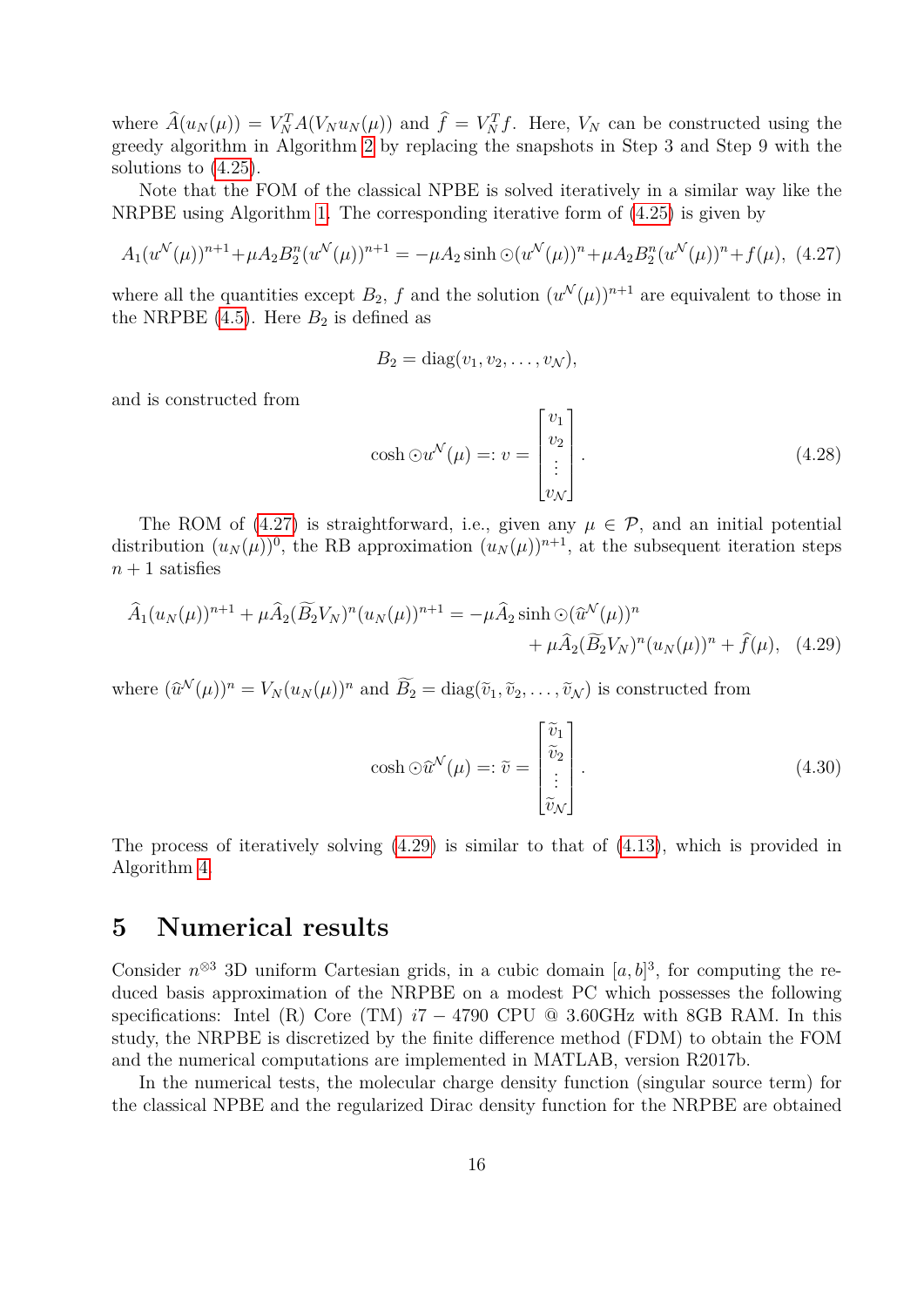from PQR  $^4$  $^4$  files which are generated from the following biomolecules with varying sizes that depend on the number of atoms:

- (a) The *acetazolamide* molecule consisting of 18 atoms, which is used as a ligand in the human carbonic anhydrase (hca) protein-ligand complex for the calculation of the binding energy [\[48,](#page-23-13) [49\]](#page-23-14).
- (b) *fasciculin 1*, an anti-acetylcholinesterase toxin from green mamba snake venom [\[50\]](#page-23-15) consisting of 1228 atoms.
- (c) A 180-residue cytokine solution NMR structure of a murine-human chimera of leukemia inhibitory factor (LIF) [\[51\]](#page-24-0) consisting of 2809 atoms.

**Remark 6** *Since the solution of the PBE has a slow polynomial decay in*  $1/||\bar{x}||$ , it is *paramount that large domains, approximately* 3*-times the size of the biomolecule be used in order to accurately approximate the boundary conditions [\[12\]](#page-21-11). In this regard, we use domains of* lengths  $(32\AA)^3$ ,  $(60\AA)^3$  and  $(65\AA)^3$ , respectively, for the aforementioned biomolecules. Here, *˚A denotes the angstrom unit of length.*

To begin with, we demonstrate the solution components of the full order model (FOM) of the NRPBE via the RS tensor format for the protein *fasciculin 1* in case (b), in a uniform Cartesian grid of 129<sup>⊗3</sup> and a 60Å domain length. Figure [5.1](#page-17-0) shows the short- and longrange components of the target electrostatic potential, which are computed analytically from the CCT tensor [\(3.14\)](#page-6-2), and numerically via the NRPBE in [\(3.22\)](#page-8-1), respectively, and the corresponding total electrostatic potential.

The behaviour in the scaling among the three electrostatic potentials in Figure [5.1](#page-17-0) shows that the total potential on the right-hand side inherits the largest potential value of 0*.*5 from the short-range component (top left), while the smallest value of  $\mathcal{O}(10^{-5})$  is obtained from the long-range component (bottom left) towards the boundary of the domain.

**Remark 7** *The main computational advantage of applying the RBM technique to the NRPBE is that the RB approximation is only applied to the smooth long-range component of the potential, see Figure [5.1](#page-17-0) (bottom left), thereby avoiding the singularities inherent in the short-range component that are known to cause numerical difficulties. Hence the resultant RB approximation is expected to be of higher accuracy.*

### <span id="page-16-1"></span>**5.1 Reduced basis results for the NRPBE**

Here, we determine the accuracy and computational efficacy of the RBM approximating the high-fidelity solution to the NRPBE for biomolecular modeling. We set the solute and solvent dielectric coefficients as  $\epsilon_m = 2$ , and  $\epsilon_s = 78.54$ , respectively, and employ the parameter values from the training set  $\Xi \in \mathcal{P} = [0.05, 0.15]$  with a sample size of  $l = 11$ , greedy tolerance tol =  $10^{-10}$  for Algorithm [2](#page-11-0) to generate the projection matrix *V<sub>N</sub>*. Furthermore

<span id="page-16-0"></span> $4A$  PQR (or Position, charge (Q), and Radius) file is a protein data bank (PDB) file with the temperature and occupancy columns replaced by columns containing the per-atom charge (Q) and radius (R) using the pdb2pqr software. PQR files are used in several computational biology packages, including APBS [\[47\]](#page-23-16).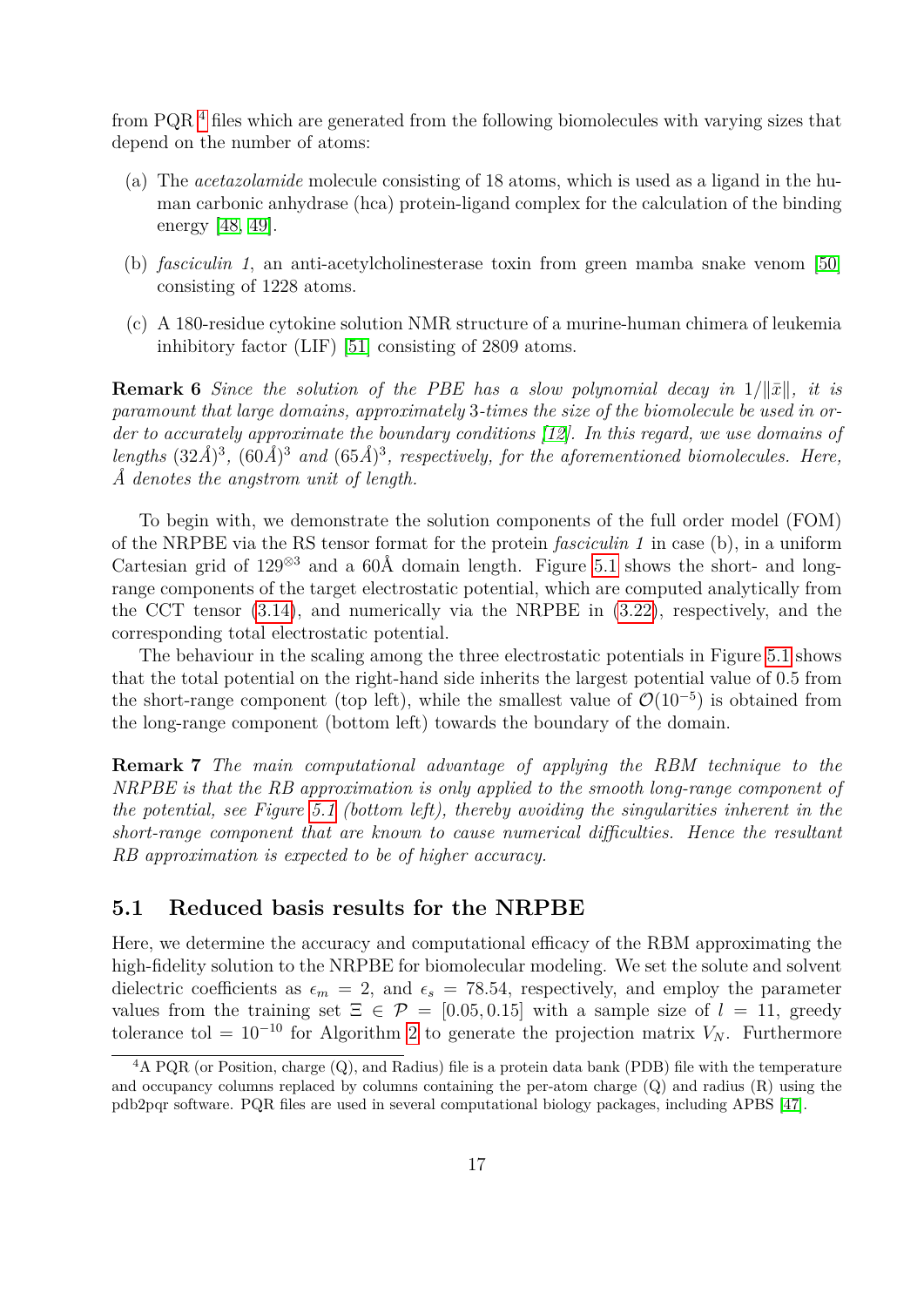<span id="page-17-0"></span>

Figure 5.1: The long-range (bottom left), short-range (top left), and total electrostatic potentials (right) for fasciculin 1.

<span id="page-17-1"></span>

| <b>Biomolecule</b> | Error at iteration 1   |                                                           | Error at iteration 2   |            | ROM dimension $N \mid$ |
|--------------------|------------------------|-----------------------------------------------------------|------------------------|------------|------------------------|
|                    | $\Delta_N^{\max}(\mu)$ | True error                                                | $\Delta_M^{\max}(\mu)$ | True error |                        |
| Case (a)           |                        | $5.0573e-06$   $1.2719e-08$   $3.0339e-12$   $3.0395e-15$ |                        |            |                        |
| Case (b)           |                        | $1.0685e-05$   $8.9228e-08$   $3.6895e-12$   $2.0232e-14$ |                        |            |                        |
| Case (c)           | $3.2610e-05$           | 1.4510e-07   2.0573e-11   3.2015e-14                      |                        |            |                        |

 ${\sf Table\ 5.1:}$  The comparison between the maximal error estimator  $\Delta_N^{\rm max}(\mu)$  and the true error for the NRPBE during the greedy iteration at the current RB dimension  $i = 1, ..., N$  for the biomolecules in cases  $(a)$  to  $(c)$ .

the residual in [\(4.12\)](#page-10-2) is used as an error estimator for the ROM in the greedy algorithm in Algorithm [2.](#page-11-0)

First, we consider the NRPBE system generated by all the three cases (a), (b) and (c), in uniform Cartesian grids of  $97^{\otimes 3}$  for case (a) and  $129^{\otimes 3}$  for cases (b) and (c), respectively. We show in Table [5.1,](#page-17-1) the decay of the maximal error estimator, defined as

$$
\Delta_N^{\max}(\mu) = \max_{\mu \in \mathcal{P}} \|r_N(\widehat{u}_N^r; \mu)\|_2,
$$

and the true error  $||u_N^r(\mu) - \hat{u}_N^r(\mu)||_2$ , during the greedy algorithm at the current RB dimension  $i = 1, \ldots, N$  for all of these cases.

Note that the ROM provides highly accurate approximations, close to machine precision  $(\mathcal{O}(10^{-15}))$  for the NRPBE as demonstrated by the true error in the second iteration. This is due to the smoothness of the long-range electrostatic potential, which enhances rapid and accurate model reduction process and facilitates, in general, low-rank approximation.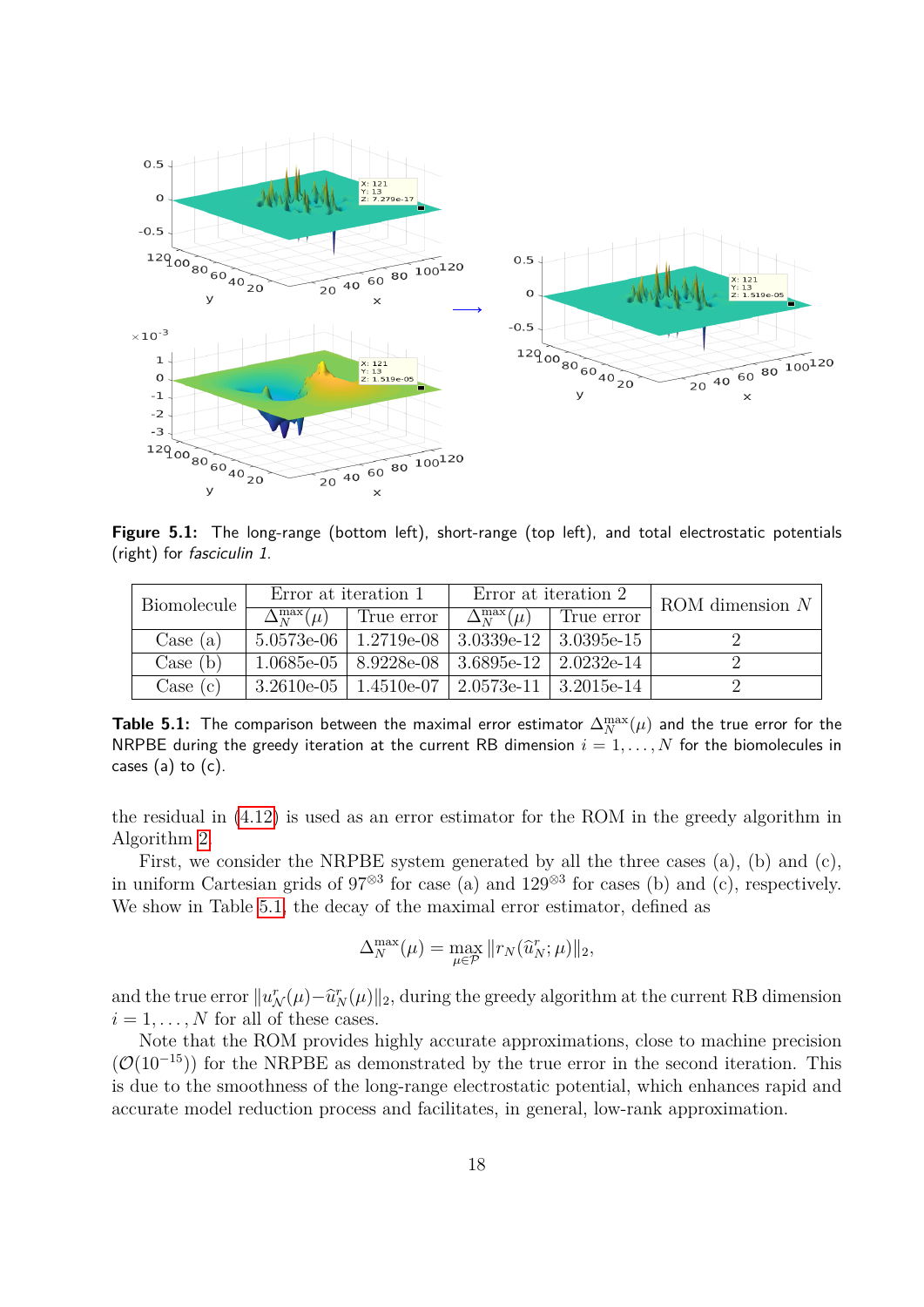<span id="page-18-0"></span>

**Figure 5.2:** Comparison between the error estimator and the true error for the NRPBE for the cases (a) to (c) for the final ROM at 100 random (varying) parameter values  $\mu \in \mathcal{P}$ .

<span id="page-18-1"></span>

Figure 5.3: The comparison between the maximal error estimator  $\Delta_N^{\rm max}(\mu)$  and the true error for the classical NPBE during the greedy iteration at the current RB dimension  $i = 1, \ldots, N$  for the biomolecules in cases  $(a)$  to  $(c)$ .

Next, we validate the final ROM at 100 random  $\mu \in \mathcal{P}$  in Figure [5.2.](#page-18-0) It is clear that the true error of the ROM is still below the tolerance for all 100  $\mu \in \mathcal{P}$ .

### **5.2 Comparison of the RB approximation accuracy between the NRPBE and the NPBE**

In this section, we demonstrate via the RB approximation, that the NRPBE model is more accurate and computationally efficient than the classical NPBE. In a similar style as in Section [5.1,](#page-16-1) we consider the biomolecules in cases (a) to (c) with the corresponding domain lengths and grid dimensions. We demonstrate the accuracy of the RB approximation for the classical NPBE model in order to compare it with the NRPBE model. We begin by demonstrating in Figure [5.3,](#page-18-1) the comparison of the error decay between the maximal error estimator  $\Delta_N^{\max}(\mu)$  and the true error for the classical NPBE during the greedy iteration at the current RB dimension  $i = 1, \ldots, N$  for the biomolecules in cases (a) to (c).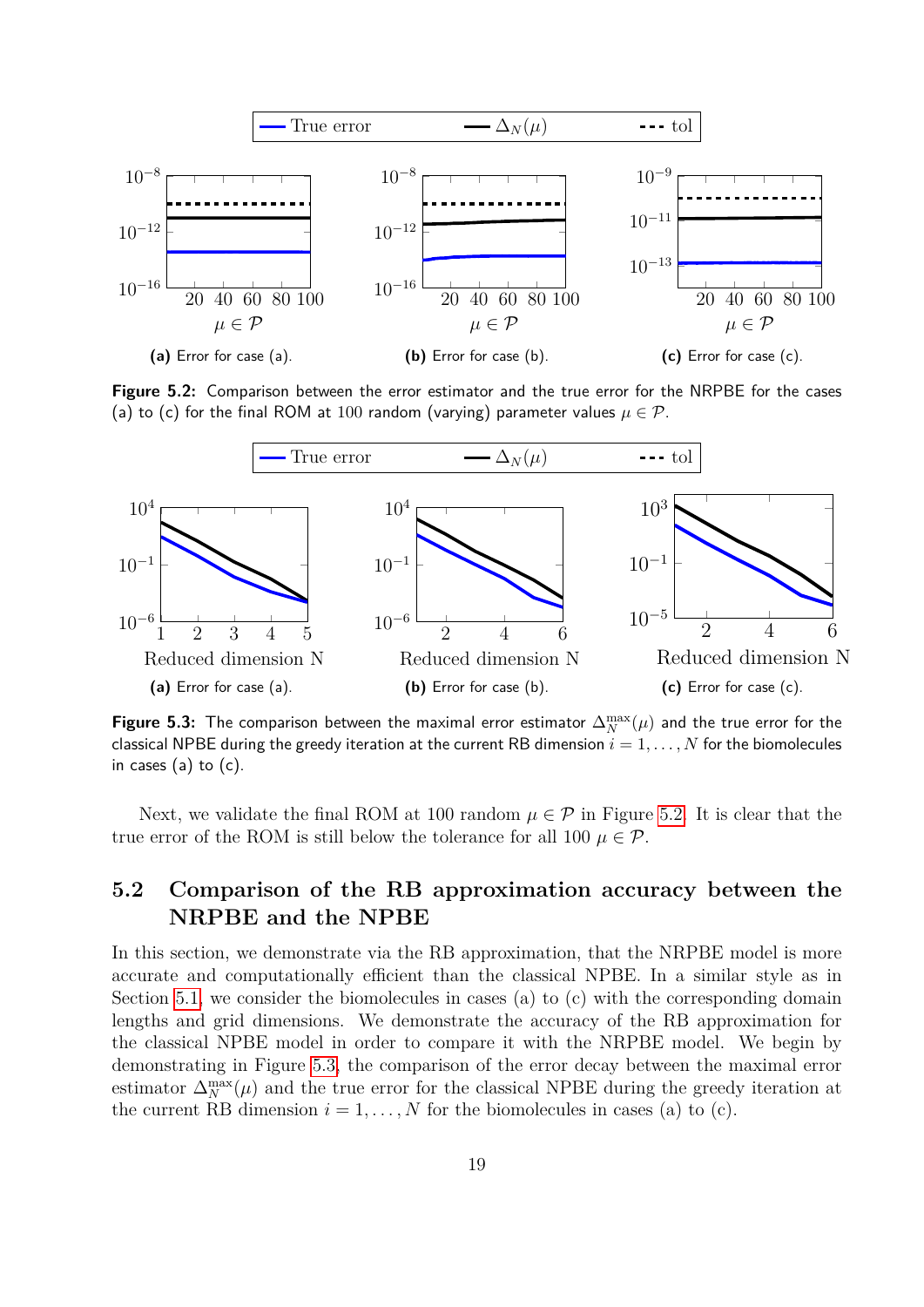<span id="page-19-0"></span>

**Figure 5.4:** Comparison between the error estimator and the true error for the classical NPBE for the cases (a) to (c) for the final ROM at 100 random (varying) parameter values  $\mu \in \mathcal{P}$ .

We notice that the RBM constructs a small ROM (i.e.,  $N = 2$ ) of high accuracy ( $\mathcal{O}(10^{-12})$ ) for the NRPBE in Table [5.1](#page-17-1) because of the regularized nature of the model, the RBM applied to the classical NPBE, nevertheless, generates a ROM of dimension  $N = 6$  at the accuracy of  $\mathcal{O}(10^{-4})$  for most biomolecules in Figure [5.3](#page-18-1) [\[27,](#page-22-11) [52\]](#page-24-1). This is because in the latter case, the short-range component of the electrostatic potential impedes the reduction process due to the sharp cusps or singularities which are hard to capture in the ROM. Furthermore, case (a) has a slightly smaller ROM dimension due to its small number of atoms as compared to the rest, hence its small number of solution singularities (cusps) to be captured in the ROM.

The accuracy of the RB approximation of the classical NPBE in Figure [5.4](#page-19-0) is much lower than that of the NRPBE in Figure [5.2](#page-18-0) due to the inaccurate approximation of the shortrange component inherent in the former. This demonstrates the efficacy of the regularization scheme based on the RS tensor technique. The oscillations in the error in Figure [5.4](#page-19-0) also justifies the irregularity of the singular solution, which impedes the model reduction process.

#### **5.2.1 Runtimes and Computational Speed-ups**

We compare the computational runtime of computing both the classical and regularized NPBE models as well as that of the corresponding ROM (using the RBM) in Table [5.2.](#page-20-0) The respective PBE models were applied to the protein *fasciculin 1*. Given a fixed value of the parameter  $\mu$ , Table [5.2](#page-20-0) compares the runtimes for solving the FOM (using the FDM), constructing the ROM (using the RBM), and solving the ROM (using direct methods), for the classical LPBE and NPBE with those of the regularized LRPBE and NRPBE, respectively. It is clear that the RBM spends more time in the offline phase of the greedy algorithm to compute snapshots for the classical NPBE than on the NRPBE model, see Figure [5.3](#page-18-1) and Table [5.1.](#page-17-1) This is mainly because of the presence of rapid singularities in the PBE solution, which provides an onerous task in the construction of the ROM.

Consequently, Table [5.3,](#page-20-1) shows that solving the FOM for the NRPBE by the classical numerical techniques (in this case, the FDM) is sufficient and computationally efficient only for a single parameter value. However, for many varying parameter values, the RBM is more efficient because it constructs only a small ROM once, which can then be solved fast to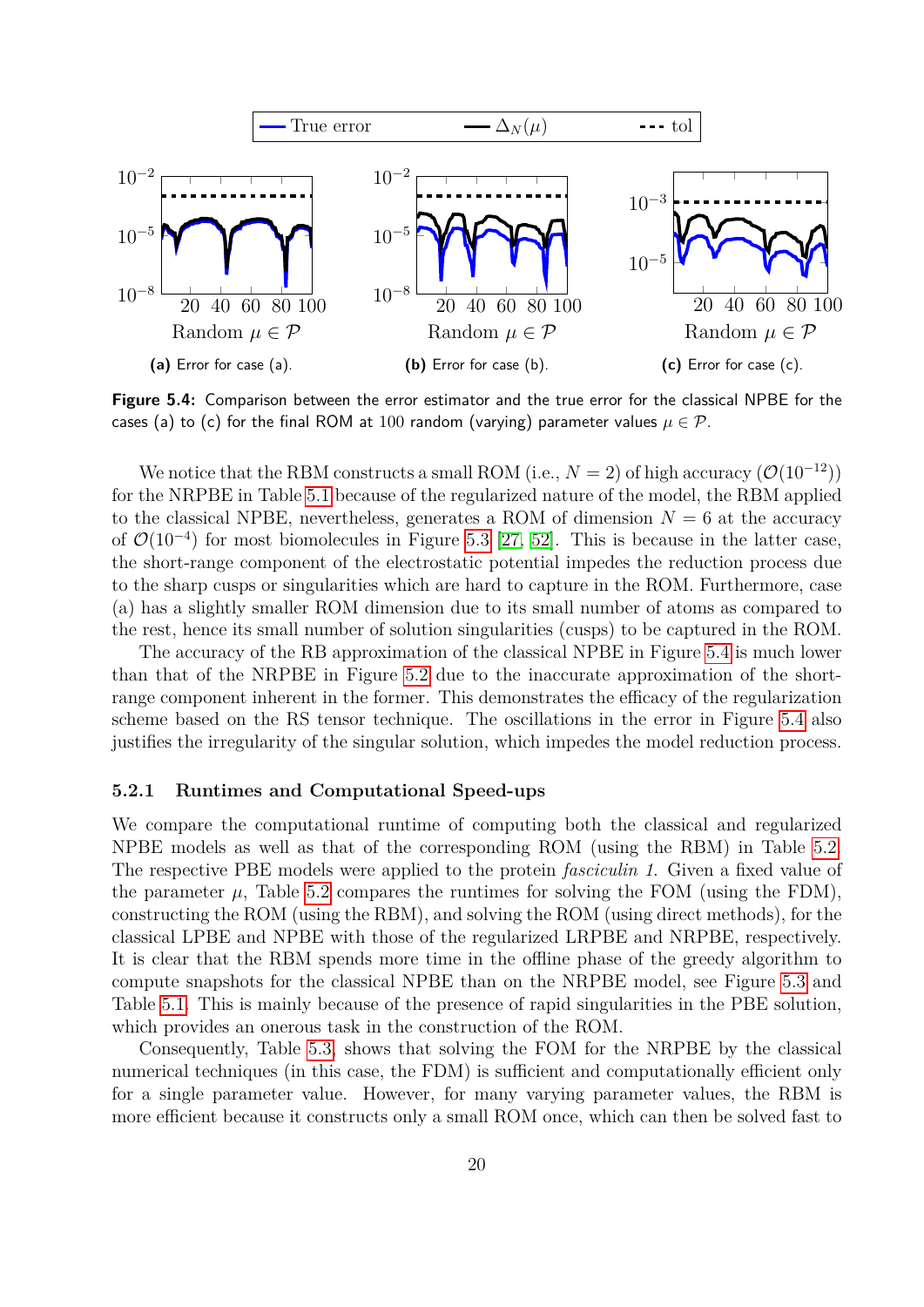<span id="page-20-0"></span>

| Runtime (seconds) for the PBE and the RPBE |             |             |             |              |  |  |  |
|--------------------------------------------|-------------|-------------|-------------|--------------|--|--|--|
|                                            | <b>LPBE</b> | <b>NPBE</b> | LRPBE       | <b>NRPBE</b> |  |  |  |
| <b>FOM</b>                                 | 17.68       | 34.40       | 22.83       | 28.30        |  |  |  |
| <b>RBM</b>                                 | 107.98      | 238.78      | 90.04       | 76.38        |  |  |  |
| <b>ROM</b>                                 | $2.22e-02$  | $2.40e-02$  | $2.10e-0.3$ | $6.59e-0.3$  |  |  |  |

**Table 5.2:** Runtimes for the FOM, RBM and ROM for the linear and nonlinear variants of both the classical and the regularized PBE models.

<span id="page-20-1"></span>

| Runtime (seconds) and speed-up using the FDM and the RBM |                    |                                                   |          |  |  |  |  |
|----------------------------------------------------------|--------------------|---------------------------------------------------|----------|--|--|--|--|
|                                                          |                    | No. of parameters   FOM for NRPBE   RBM for NRPBE | Speed-up |  |  |  |  |
|                                                          | 28.30              | 76.38                                             | 0.37     |  |  |  |  |
| 10                                                       | $\approx 283.00$   | $\approx 76.44$                                   | 3.70     |  |  |  |  |
| 100                                                      | $\approx 2830.00$  | $\approx 77.04$                                   | 36.73    |  |  |  |  |
| 1000                                                     | $\approx 28300.00$ | $\approx 82.97$                                   | 341.09   |  |  |  |  |

**Table 5.3:** Comparison of the runtimes and speed-ups between the FOM and the RBM for the NRPBE in a multiparameter context.

obtain the solutions at any values of the parameter. For instance, for 1000 different parameter values, the ROM runtime is  $\approx 6.59 \times 10^{-3}$  sec, leading to a total runtime of  $\approx 82.97$  sec to solve the NRPBE using the RBM technique instead of  $\approx 28300$  sec by the FDM solver. Note that the runtimes for the 1000 varying parameter values for the FOM are mere approximations based on that of the single parameter value, since simulating the FOM for so many times is impractical.

# **6 Conclusions**

In this study, we review the salient properties of the RS canonical tensor format as a regularization scheme for the nonlinear PBE (NPBE) for calculating the electrostatic potential within and around biomolecules as proposed in [\[1,](#page-21-0) [2\]](#page-21-1). Among these properties is the gridbased RS tensor splitting of the Dirac delta distribution into the smooth and singular source term components. The NPBE is then discretized with the smooth approximation of the Dirac delta distribution, yielding a regularized FOM that is devoid of the singularities in the resultant solution. The RBM leverages this property by constructing a regularized ROM at extremely low computational costs as compared to that of the classical variant. This avoids constructing a ROM which comprises of the highly singular component of the electrostatic potential, thereby reducing the errors in the numerical approximation. The total potential is obtained by adding the regularized component (solution of the ROM), which is lifted (by projection) to the high-fidelity space,  $\mathcal{N}$ , to the directly precomputed canonical tensor representation of the short-range component of the Newton kernel.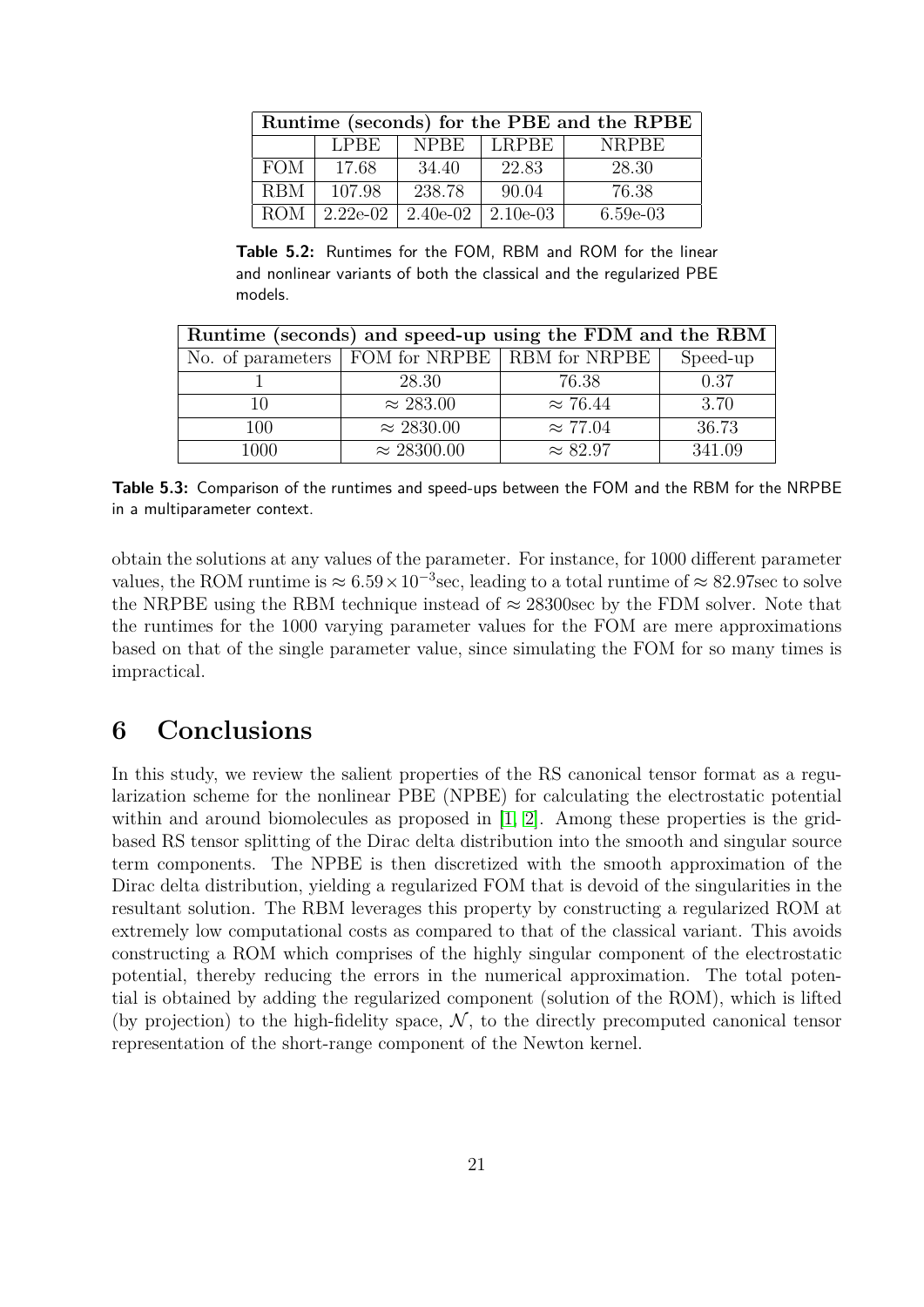# **Acknowledgement**

The authors thank the following organizations for financial and material support on this project: International Max Planck Research School (IMPRS) for Advanced Methods in Process and Systems Engineering and Max Planck Society for the Advancement of Science (MPG).

# **References**

- <span id="page-21-0"></span>[1] P. Benner, V. Khoromskaia, B. Khoromskij, C. Kweyu, and M. Stein. Regularization of Poisson-Boltzmann type equations with singular source terms using the range-separated tensor format. *SIAM J. Sci. Comput.*, 43(1):A415–A445, 2021. doi: 10.1137/19M1281435.
- <span id="page-21-1"></span>[2] C. Kweyu, V. Khoromskaia, B. Khoromskij, M. Stein, and P. Benner. Solution decomposition for the nonlinear Poisson-Boltzmann equation using the range-separated tensor format. In prep.
- <span id="page-21-2"></span>[3] P. Benner, V. Khoromskaia, and B. N. Khoromskij. Range-separated tensor format for many-particle modeling. *SIAM J. Sci. Comput.*, (2):A1034–A1062, 2018.
- <span id="page-21-3"></span>[4] B. N. Khoromskij. Range-separated tensor representation of the discretized multidimensional Dirac delta and elliptic operator inverse. *J. Comp. Phys.*, 401, 2020. doi: 10.1016/j.jcp.2019.108998.
- <span id="page-21-4"></span>[5] Nathan A. Baker. Poisson-Boltzmann methods for biomolecular electrostatics. *Methods in Enzymology*, 383:94–118, 2004.
- <span id="page-21-5"></span>[6] N. A. Baker. *Biomolecular applications of Poisson-Boltzmann equation*, volume 21 of *Reviews in Computational Chemistry*. John Wiley & Sons, Hoboken, NJ, USA, 2005. doi: 10.1002/0471720895.ch5.
- <span id="page-21-6"></span>[7] Nathan A. Baker Jason Wagoner. Solvation forces on biomolecular structures: A comparison of explicit solvent and Poisson-Boltzmann models. *J Comput. Chem.*, 25:1623–1629, 2004.
- <span id="page-21-7"></span>[8] B. Z. Lu, Y. C. Zhou, M. J. Holst, and J. A. McCammon. Recent progress in numerical methods for Poisson-Boltzmann equation in biophysical applications. *Commun. Comp. Phys.*, 3(5):973–1009, 2008.
- <span id="page-21-8"></span>[9] F. Fogolari, A. Brigo, and H. Molinari. The Poisson-Boltzmann equation for biomolecular electrostatics: a tool for structural biology. *J. Mol. Recognit.*, 15(6):377–392, 2002. doi: 10.1002/jmr.577.
- <span id="page-21-9"></span>[10] M. T. Neves-Petersen and S. Petersen. Protein electrostatics: A review of the equations and methods used to model electrostatic equations in biomolecules - applications in biotechnology. *Biotechnol. Annu. Rev.*, 9:315–395, 2003. doi: 10.1016/S1387-2656(03)09010-0.
- <span id="page-21-10"></span>[11] M. Stein, R. R. Gabdoulline, and R. C. Wade. Cross-species analysis of the glycoliticmpathway by comparison of molecular interaction fields. *Molecular Biosystems*, 6:162–174, 2010.
- <span id="page-21-11"></span>[12] M. J. Holst. *Multilevel methods for the Poisson-Boltzmann equation*. Ph.D. Thesis, Numerical Computing group, University of Illinois, Urbana-Champaign, IL, USA, 1994.
- <span id="page-21-12"></span>[13] F. Dong, B. Oslen, and N. A. Baker. Computational methods for biomolecular electrostatics. *Methods Cell Biol*, 84(1):843–870, 2008. doi: 10.1016/S0091-679X(07)84026-X.
- <span id="page-21-13"></span>[14] N. A. Baker, M. J. Holst, and F. Wang. The adaptive multilevel finite element solution of the Poisson-Boltzmann equation on massively parallel computers. *IBM J. Res. Devel.*, 45:427–438, 2001.
- <span id="page-21-14"></span>[15] J. Wang and R. Luo. Assessment of linear finite difference Poisson-Boltzmann solvers. *J. Comput. Chem.*, 31:1689–1698, 2010. doi: 10.1016/j.cpc.2015.08.029.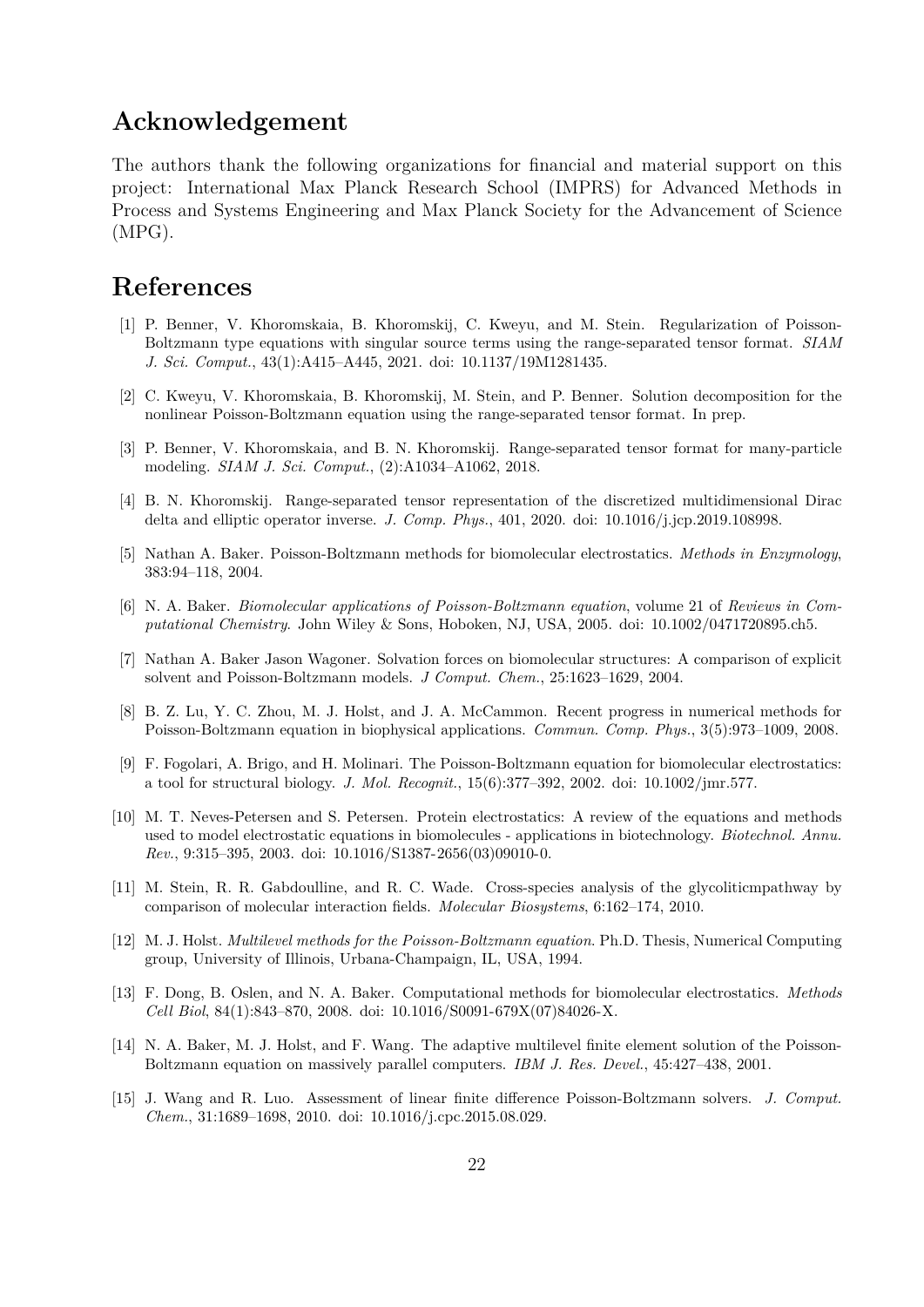- <span id="page-22-0"></span>[16] M. Holst, N. Baker, and F. Wang. Adaptive multilevel finite element solution of the Poisson-Boltzmann equation: algorithms and examples. *J. Comp. Chem.*, 21:1319–1342, 2000. doi: 10.1002/  $1096-987X(20001130)21:15\langle 1319::AID-JCC1\rangle 3.0.CO;2-8.$
- <span id="page-22-1"></span>[17] A. H. Boschitsch and M. O. Fenley. Hybrid boundary element and finite difference method for solving the nonlinear Poisson-Boltzman equation. *J. Comput. Chem.*, 25(7):935–955, 2004. doi: 10.1002/jcc.20000.
- <span id="page-22-2"></span>[18] H. X. Zhou. Boundary element solution of macromolecular electrostatics: Inteaction energy between two proteins. *Biophys. J.*, 65(2):955–963, 1993. doi: 10.1016/S0006-3495(93)81094-4.
- <span id="page-22-3"></span>[19] D. Xie. New solution decomposition and minimization scheme for Poisson-Boltzmann equation in calculation of biomolecular electrostatics. *J Comp. Phys.*, 275:294–309, 2014.
- <span id="page-22-4"></span>[20] L. Chen, M.J. Holst, and J. Xu. The finite element approximation of the nonlinear Poisson-Boltzmann equation. *SIAM J. Numer. Anal.*, 45(6):2298–2320, 2007. doi: 10.1137/060675514.
- <span id="page-22-5"></span>[21] M. Mirzadeh, M. Theillard, A. Helgadottir, D. Boy, and F. Gibou. An adaptive, finite difference solver for the nonlinear Poisson-Boltzmann equation with applications to biomolecular computations. *Commun. Comput. Phys.*, 13(1):150–173, 2013. doi: 10.4208/cicp.290711.181011s.
- <span id="page-22-6"></span>[22] L. Ji, Y. Chen, and Z. Xu. A reduced basis method for the nonlinear Poisson-Boltzmann equation. *Adv. Appl. Math. Mech.*, 11:1200–1218, 2019. doi: 10.4208/aamm.OA-2018-0188.
- <span id="page-22-7"></span>[23] S. Chaturantabut and D. C. Sorensen. Nonlinear model reduction via discrete empirical interpolation. *SIAM J. Sci. Comput.*, 32(5):2737–2764, 2010. doi: 10.1137/090766498.
- <span id="page-22-8"></span>[24] M. A. Grepl, Y. Maday, N. C. Nguyen, and A. T. Patera. Efficient reduced-basis treatment of nonaffine and nonlinear partial differential equations. *ESAIM: Math. Model. Numer. Anal.*, 41(3):575–605, 2007.
- <span id="page-22-9"></span>[25] M. Barrault, Y. Maday, N. C. Nguyen, and A. T. Patera. An 'empirical interpolation' method: application to efficient reduced-basis discretization of partial differential equations. *C. R. Math. Acad. Sci. Paris*, 339(9):667–672, 2004. ISSN 1631-073X.
- <span id="page-22-10"></span>[26] K. A. Sharp and B. Honig. Electrostatic interactions in macromolecules: theory and applications. *Annu. Rev. Biophys. Chem.*, 19:301–332, 1990.
- <span id="page-22-11"></span>[27] C. Kweyu, L. Feng, M. Stein, and P. Benner. Fast solution of the Poisson-Boltzmann equation with nonaffine parametrized boundary conditions using the reduced basis method. *Computing and Visualization in Science*, 23(15), 2020. doi: 10.1007/s00791-020-00336-z.
- <span id="page-22-12"></span>[28] F. Fogolari, P. Zuccato, G. Esposito, and P. Viglino. Biomolecular electrostatics with the linearized Poisson-Boltzmann equation. *Biophys. J.*, 76(1):1–16, 1999. doi: 10.1016/S0006-3495(99)77173-0.
- <span id="page-22-13"></span>[29] C. Qin, H. Meng-Juei, W. Jun, and L. Ray. Performance of nonlinear finite-difference Poisson-Boltzmann solvers. *Journal of Chemical Theory and Computation*, 6(1):203–211, 2010. doi: 10.1021/ct900381r. URL <https://doi.org/10.1021/ct900381r>.
- <span id="page-22-14"></span>[30] I. Chern, J. Liu, and W. Wang. Accurate evaluation of electrostatics for macromolecules in solution. *Methods Appl. Anal.*, 10(2):309–328, 2003.
- <span id="page-22-15"></span>[31] Encyclopedia of Mathematics. Newton potential. [http://www.encyclopediaofmath.org/index.php?](http://www.encyclopediaofmath.org/index.php?title=Newton_potential&oldid=33114) [title=Newton\\_potential&oldid=33114](http://www.encyclopediaofmath.org/index.php?title=Newton_potential&oldid=33114). Accessed: 2018-03-12.
- <span id="page-22-16"></span>[32] V. Khoromskaia and B. N. Khoromskij. Grid-based lattice summation of electrostatic potentials by assembled rank-structured tensor approximation. *Comp. Phys. Comm.*, 185(12), 2014.
- <span id="page-22-17"></span>[33] B. N. Khoromskij and V. Khoromskaia. Multigrid accelerated tensor approximation of function related multidimensional arrays. *SIAM J. Sci. Comp.*, 31(4):3002–3026, 2009. doi: 10.1137/080730408.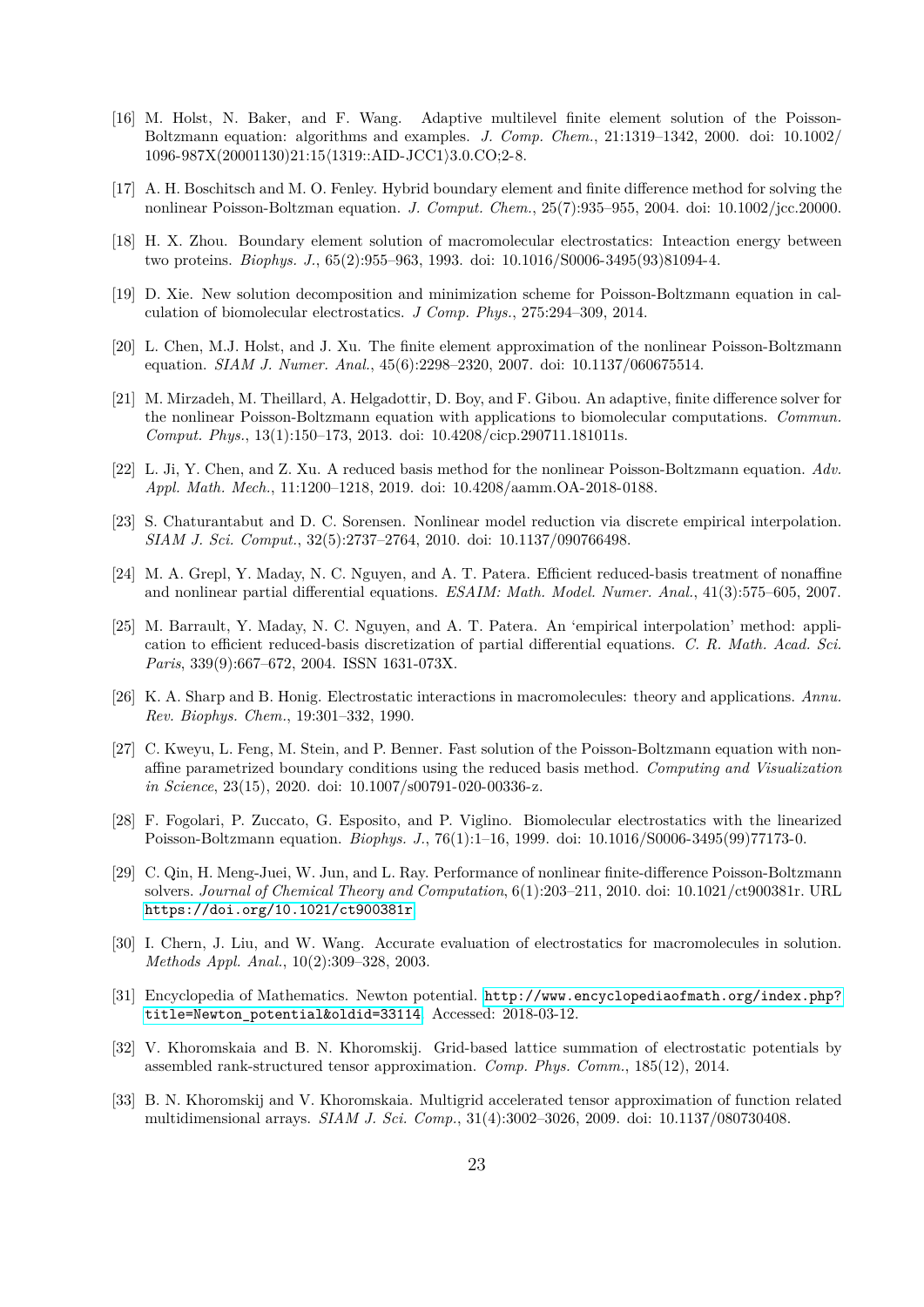- <span id="page-23-0"></span>[34] W. Rocchia, E. Alexov, and B. Honig. Extending the applicability of the nonlinear Poisson-Boltzmann equation: multiple dielectric constants and multivalent ions. *J. Phys. Chem.*, 105(28):6507–6514, 2001. doi: 10.1021/jp010454y.
- <span id="page-23-1"></span>[35] B.A. Luty, M.E. Davis, and J.A McCammon. Solving the finite-difference nonlinear Poisson-Boltzmann equation. *J. Comput. Chem.*, 13(9):1114–1118, 1992. doi: 10.1002/jcc.540130911.
- <span id="page-23-2"></span>[36] H. Oberoi and N. M. Allewell. Multigrid solution of the nonlinear Poisson-Boltzmann equation and calculation of titration curves. *Biophys. J.*, 65(1):48–55, 1993. doi: 10.1016/S0006-3495(93)81032-4.
- <span id="page-23-3"></span>[37] M. Holst and F. Saied. Numerical solution of the nonlinear Poisson-Boltzmann equation: Developing more robust and efficient methods. *J. Comput. Chem.*, 16:337–364, 1995.
- <span id="page-23-4"></span>[38] A. I. Shestakov, J. L. Milovich, and A. Noy. Solution of the nonlinear Poisson-Boltzmann equation using pseudo-transient continuation and the finite element method. *Commun. Comput. Phys.*, 247: 62–79, 2002. doi: 10.1006/jcis.2001.8033.
- <span id="page-23-5"></span>[39] Y. Notay. An aggregation-based algebraic multigrid method. *Electronic Transactions on Numerical Analysis*, 37:123–146, 2010.
- <span id="page-23-6"></span>[40] J.S. Hesthaven, G. Rozza, and B. Stamm. *Certified Reduced Basis Methods for Parametrized Partial Differential Equations*. Springer International Publishing, 2016. doi: 10.1007/978-3-319-22470-1.
- <span id="page-23-7"></span>[41] P. Benner, S. Gugercin, and K. Willcox. A survey of model reduction methods for parametric systems. *SIAM Review*, 57(4):483–531, 2015. doi: 10.1137/130932715.
- <span id="page-23-8"></span>[42] J. L. Eftang. *Reduced basis methods for parametrized partial differential equations*. Ph.D. Thesis, Norwegian University of Science and Technology, Trondheim, Norway, 2011.
- <span id="page-23-9"></span>[43] G. Rozza, D. B. P. Huynh, and A. T. Patera. Reduced basis approximation and a posteriori error estimation for affinely parametrized elliptic coercive partial differential equations. *Archives of Computational Methods in Engineering*, 15(3):229–275, 2008. doi: 10.1007/s11831-008-9019-9.
- <span id="page-23-10"></span>[44] S. Volkwein. Model reduction using proper orthogonal decomposition. Lecture notes, University of Konstanz, 2013.
- <span id="page-23-11"></span>[45] L. Feng and P. Benner. *Reduced Order Methods for modeling and computational reduction, MS&A Series*, volume 9, chapter 6: A robust algorithm for parametric model order reduction based on implicit moment matching, pages 159–186. Springer-Verlag, Berlin, Heidelberg, New York, 2014. doi: 10.1007/ 978-3-319-02090-7 6.
- <span id="page-23-12"></span>[46] L. Feng, M. Mangold, and P. Benner. Adaptive POD-DEIM basis construction and its application to a nonlinear population balance system. *AIChE Journal*, pages 3832–3844, 2017. doi: 10.1002/aic.15749.
- <span id="page-23-16"></span>[47] N. A. Baker, D. Sept, S. Joseph, M. J. Holst, and J. A. McCammon. Electrostatics of nanosystems: application to microtubules and the ribosome. *Proc. Nat. Acad. Sci. U.S.A.*, 98(18):10037–10041, 2001. doi: 10.1073/pnas.181342398.
- <span id="page-23-13"></span>[48] M. Holst and F. Saied. Multigrid solution of the Poisson-Boltzmann equation. *J. Comput. Chem.*, 14: 105–113, 1993.
- <span id="page-23-14"></span>[49] S. Vergara-Perez and M. Marucho. MPBEC, a Matlab program for biomolecular electrostatic calculations. *Comput. Phys. Commun.*, 198:179–194, 2016. doi: 10.1016/j.cpc.2015.08.029.
- <span id="page-23-15"></span>[50] M.H. le Du, P. Marchot, P.E. Bougis, and J.C. Fontecilla-Camps. 1.9 Angstrom resolution structure of fasciculine 1, an anti-acetylcholinesterase toxin from green mamba snake venom. *J. Biol. Chem.*, 267: 22122–22130, 1992.